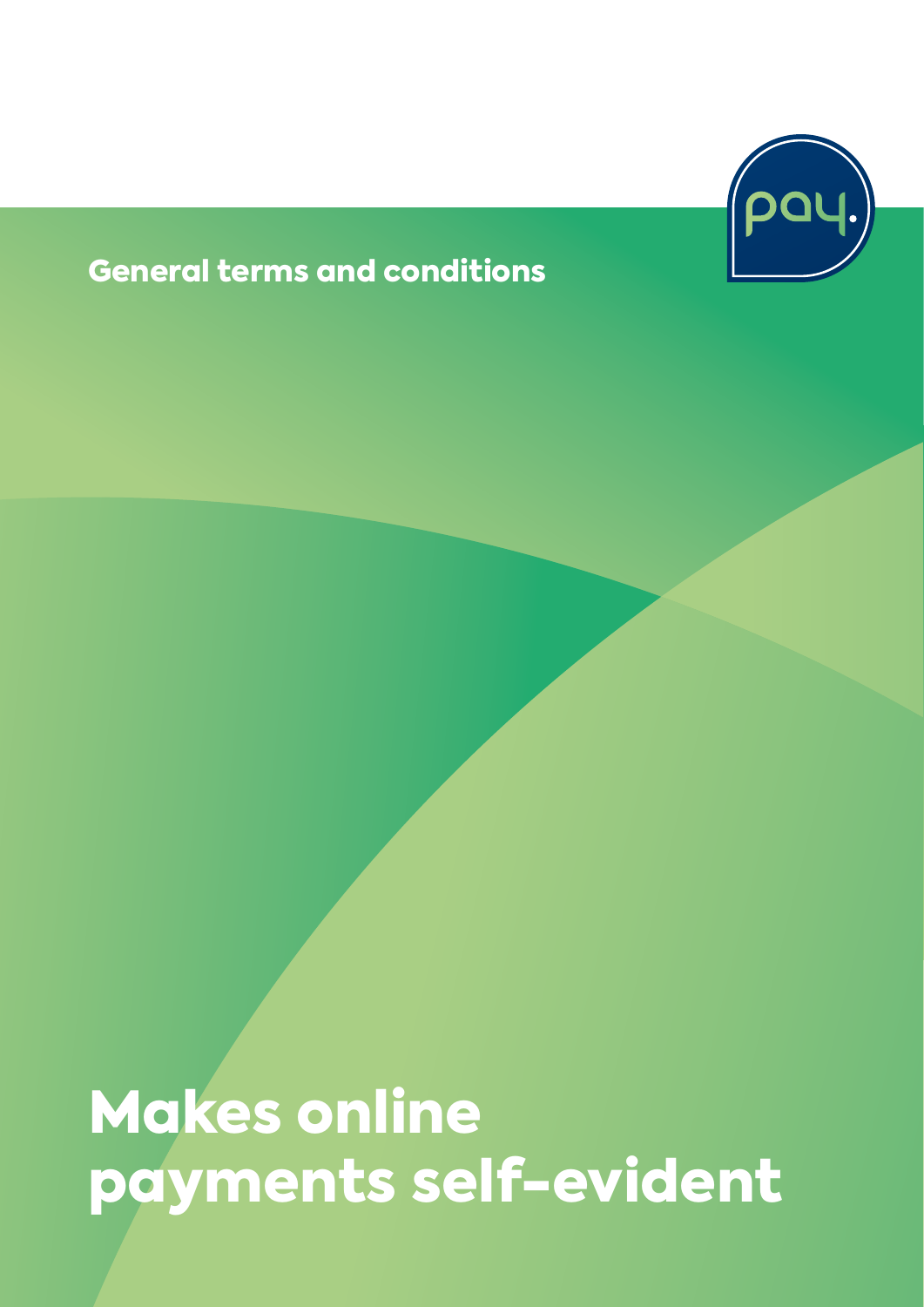### 1. Definitions

#### **The following definitions are used in these General Terms and Conditions:**

- **1.1 Acquirer**: member of a scheme, which facilitates payments, such as credit card and other payment solutions (iDEAL, Bancontact etc).
- **1.2 Addendum**: a document with supplementary agreements concerning fees, supplementary terms and conditions or exceptions to the Agreement.
- **1.3 Admin Panel**: the closed environment of PAY. where the Merchant can perform the account management, manage transactions and request (technical) information about, for example, integration and Payment Instrument Suppliers.
- **1.4 Available Balance**: the portion of the Book Balance available to the Merchant. This is the Book Balance less the Deposit.
- **1.5 Payment Instrument Supplier**: banks or financial institutions that offer credit card or payment card transactions or alternative payment methods with which the products or services of a Merchant can be purchased by a Buyer.
- **1.6 Payment Network**: the owner / Payment Instrument Supplier of a payment method (for example, Currence iDEAL B.V. which owns the payment method iDEAL, credit card Schemes such as American Express, VISA and MasterCard) or authorities such as the Netherlands Authority for Consumers and Markets and the Belgian Institute for Postal Services and Telecommunications that lay down rules and regulations for the processing of Transactions via the payment method and / or the network.
- **1.7 Payment Instruction**: an instruction to transfer a sum of money from the Merchant PAY. account of the Merchant to an EU bank account number of the Merchant or of third parties towards which the Merchant has a payment obligation.
- **1.8 Book Balance**: the balance of the Transactions processed by PAY. for the Merchant as received by PAY. (on a bank account of its Foundation) from the relevant Payment Instrument Suppliers, less Merchant liabilities and Fees.
- **1.9 Fines**: monetary amounts (and the associated costs) determined by Payment Instrument Suppliers and Payment Networks in the event that the Merchant does not comply with the rules of the Payment Network or of the Payment Instrument Supplier.
- **1.10 Chargeback**: cancellation by the Buyer (or by the issuer of the credit card) of the credit card Transaction.
- **1.11 Clearing Account**: account of the Merchant in the SEPA area, to which received funds are transferred.
- **1.12 Collector**: in addition to Processor's actions, PAY. also administers the cash flows on the Merchant PAY. account, from which the Merchant can give Payment Instructions and PAY. provides related services, such as, but not limited to, the processing of Chargebacks, reversals and Refunds and the conversion of the Available Balance, as agreed between parties.

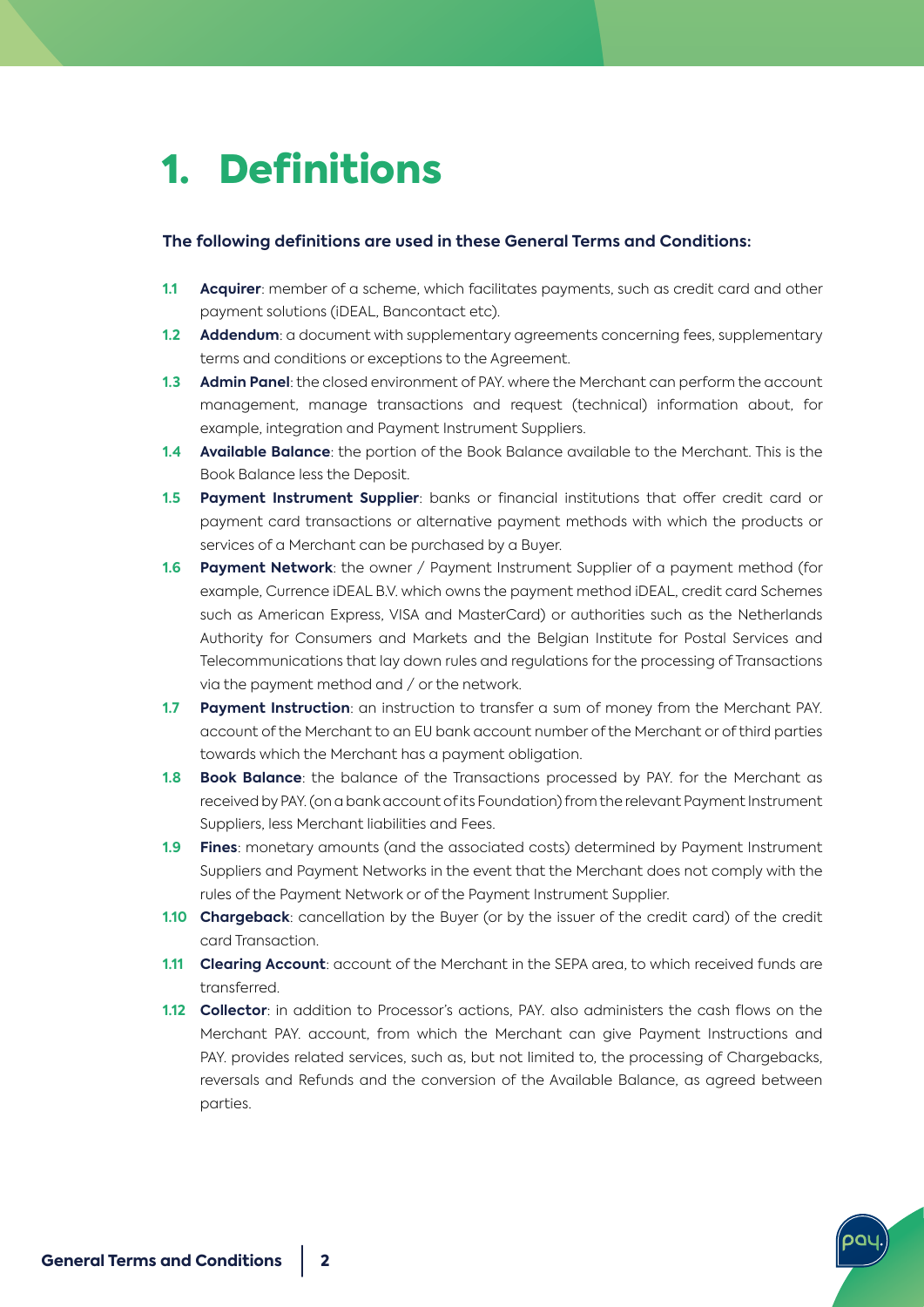- **1.13 Rolling Reserve**: the portion of the Book Balance that is blocked by PAY. for a certain period to cover expected Merchant liabilities.
- **1.14 Services**: the services offered by PAY., including Internet billing & payment services and supplementary services. In this capacity and depending on and in accordance with the content of the relevant Agreement, PAY. performs the functions of Processor, Processor and Collector, or Service Provider on behalf of the Merchant:
- **1.15 Fair Use Policy**: a calculation performed by PAY. of the use of the Services by the Merchant on the basis of percentages regarding Chargebacks, fraud reports, reversals, disputes, reports of unjust collections and Payment Platform / system use or other indicators calculated in relation to the total Transactions, over each individual month. The Merchant's reputation can be classified as fair, raised, exceeded or excessive, in accordance with the corresponding percentages as set out in the table in Article 6.15. The percentages of the Merchant are made known by PAY. on request.
- **1.16 Average Transaction Volume**: the Volume that the Merchant processes via PAY. on average over a period of six (6) months.
- **1.17 Buyer**: the purchaser of services or products from the Merchant.
- **1.18 KYC**: Know Your Customer, the legal obligation of a financial institution to identify, verify and review its customers.
- **1.19 Merchant**: the company that accepts Transactions via a payment service offered by PAY..
- **1.20 Merchant Liabilities**: Refunds, Chargebacks, Fines, cancellations and / or other reversals of processed Transactions and all other liabilities in respect of the Transactions for which the Merchant is responsible.
- **1.21 Agreement**: the agreement concluded between PAY. and the Merchant, which consists of the cover sheet, the rates sheet, these general terms and conditions, any Addenda and any changes thereto as agreed between the parties.
- **1.22 PAY.**: the private company with limited liability TinTel B.V., having its registered office in Spijkenisse, entered in the Trade Register under number 24283498.
- **1.23 Payment Platform**: the software, systems, infrastructure and support (manuals and support) used by PAY. including, but not limited to, the Admin Panel, in connection with the provision of Services.
- **1.24 Processor**: PAY. acts as a technical interface between the Merchant and the Payment Instrument Suppliers. The Transactions are processed via PAY., PAY. prepares the necessary reports and supplies any related services and technical support, as agreed between the parties. The cash flows are paid directly to the Merchant by the Payment Instrument Suppliers.
- **1.25 Refund**: a refund of the original Transaction (rollback).
- **1.26 Request**: a call upon the Payment Platform by means of an API or by the Merchant itself.
- **1.27 Foundation**: Stichting Derdengelden PAY. is affiliated to Tintel B.V. as a third-party entity and is also supervised by De Nederlandsche Bank. The Foundation is entered in the Trade Register under number 50152769.
- **1.28 Surcharge**: A surcharge on the Fees or the Volume if the Merchant no longer classifies as "Fair" or "Raised" under the Fair Use Policy.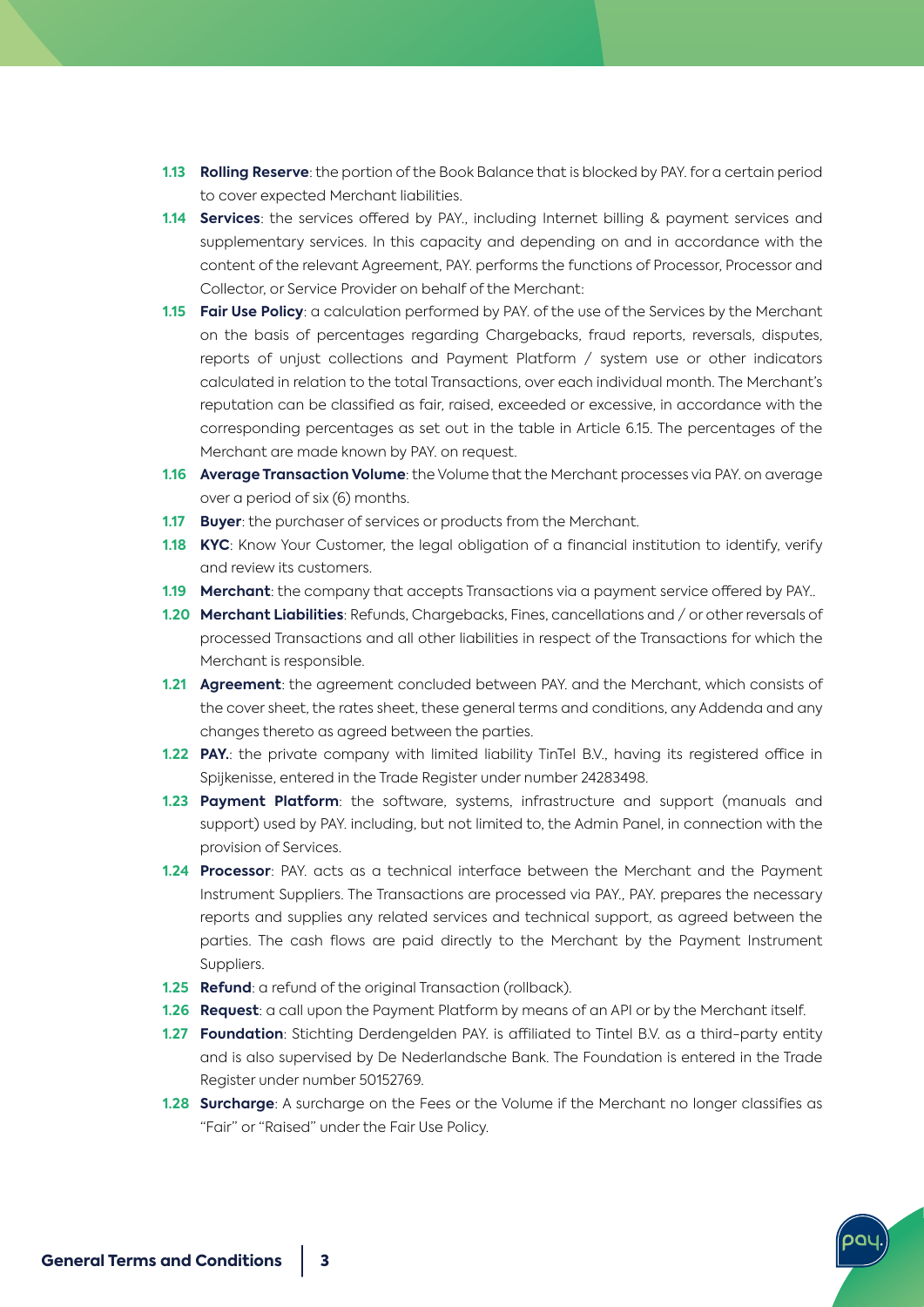- **1.29 Transaction (TRX)**: a payment instruction initiated by the Buyer or the Merchant, which is processed by PAY., regardless of whether it is successfully authorised.
- **1.30 Fees**: fees owed by the Merchant to PAY. for Services supplied by PAY. to the Merchant, consisting of one-off connection fees, monthly subscription fees, transaction fees and any other fees as stated in the rates sheet.
- **1.31 Sales Locations**: the location(s) at which the Merchant wishes to make payment methods available through PAY. to its Buyers, including, but not limited to, websites (at online shops), physical shops and / or advertisement locations (printed matter).
- **1.32 Volume**: The total amount that PAY. processes for the Merchant as a Collector or Processor during one month.

## 2. Scope of application of the general terms and conditions

- **2.1** This Agreement applies to all Transactions that Merchant processes via PAY. and all Services that PAY. provides to Merchant.
- **2.2** PAY. is entitled to change the Agreement. A change will be announced to the Merchant no later than thirty (30) days in advance. If the Merchant does not agree with this change, the Merchant must terminate the Agreement within the set thirty (30) days. The Merchant will be deemed to have accepted the change after the expiry of the stipulated period with no cancellation having been made. The applicability of General Terms and Conditions of the Merchant is explicitly rejected.
- **2.3** In the event of any inconsistencies, the order of precedence is as follows:
	- **1.** Mandatory rules of law;
	- **2.** The cover sheet to the Agreement
	- **3.** Addenda
	- **4.** These General Terms and Conditions
	- **5.** Non-mandatory rules of lawt

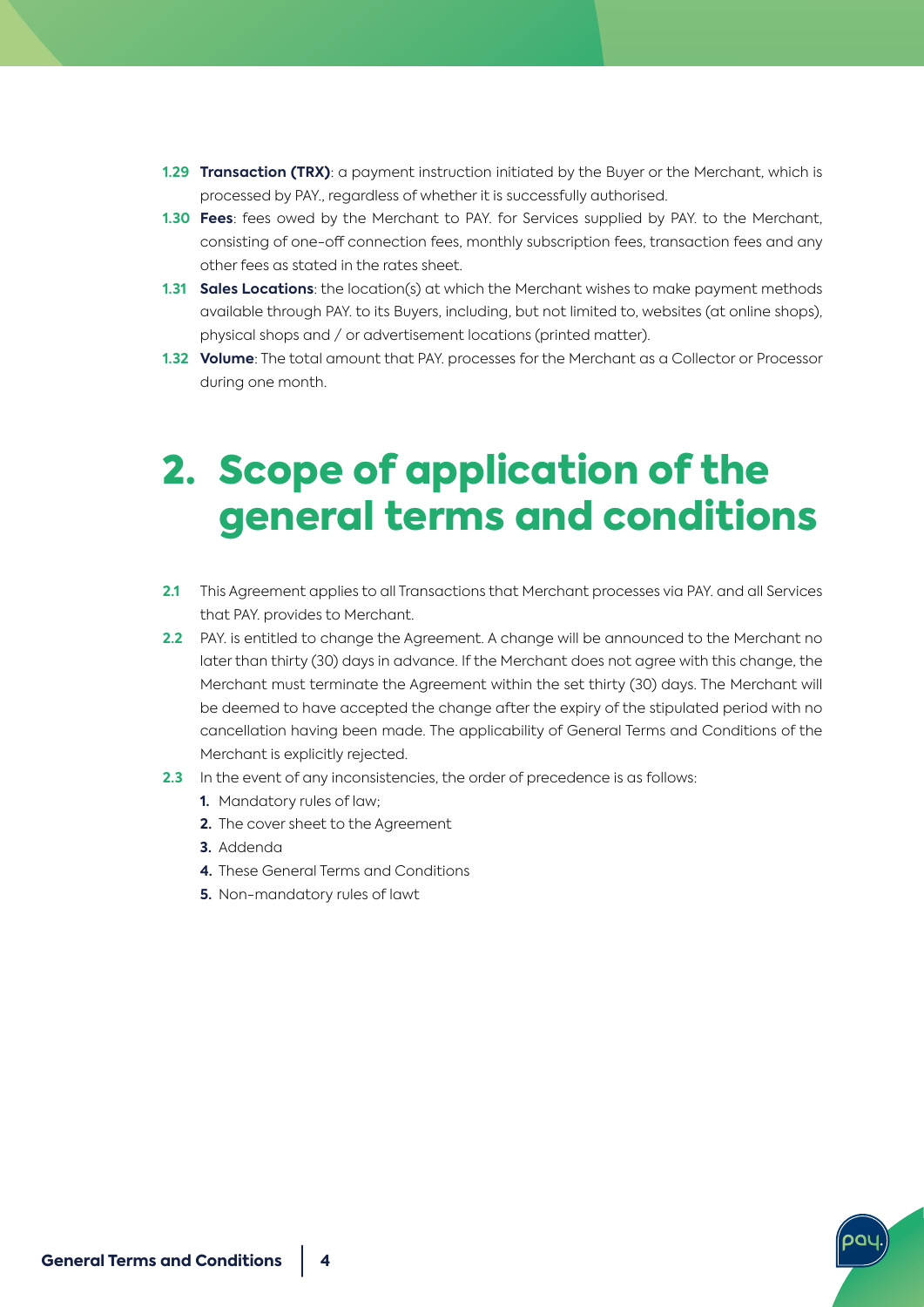### 3. Commencement, duration, suspension, and termination of the agreement

- **3.1** An Agreement is established upon the explicit acceptance by PAY. of an application submitted to PAY. by the Merchant.
- **3.2** The Agreement takes effect upon its signature and is entered into for the duration of one year (initial term), after which it will be tacitly renewed for an indefinite term unless it is cancelled by one of the parties in accordance with the provisions in this Agreement.
- **3.3** PAY. and the Merchant may terminate the Agreement in writing, observing a notice period of three months, after the initial term has elapsed. In the case of a Pioneer package, the Parties can terminate the Agreement forthwith (and PAY. with due observance of a notice period of one (1) month), also during the initial term. During the Initial Term the Merchant can at all times upgrade its package choice, in which case the Agreement will be extended by one (1) year from the change date. Termination is only possible after that year has elapsed.
- **3.4** PAY. undertakes to make its Services available during the term of the Agreement, subject to the conditions and restrictions as laid down in this Agreement.
- **3.5** The Agreement is concluded on condition that the Merchant is accepted by the Payment Instrument Suppliers and Payment Network(s) concerned. The Merchant is required to cooperate fully in obtaining this acceptance and to provide all the necessary information.
- **3.6** PAY. is entitled to suspend or terminate the Agreement with immediate effect, without (prior) notice of default and without incurring any liability for damages if:
	- PAY. has reasonable grounds to establish that the Merchant might not fulfil its obligations under the Agreement, the agreements with Buyers, the applicable laws and regulations or rules / instructions of PAY., Payment Instrument Suppliers and / or Payment Networks;
	- bankruptcy or suspension of payment of the Merchant has been requested or pronounced or if PAY. has valid reasons to establish that Merchant's bankruptcy or suspension of payment is forthcoming, or if it is not otherwise possible for the Merchant to meet its financial obligations;
	- there is an infringement of the integrity, reputation or brand of the financial system and / or the Payment Networks or if there is (alleged) fraud;
	- the risk profile of the Merchant and / or the Transactions has changed substantially;
	- the Merchant substantially changes its activities without informing PAY. or without PAY. having approved these activities;
	- the Merchant processes Transactions for Sales Locations that do not belong to the Merchant or there is any other misuse or unlawful use of the Payment Platform;
	- the Merchant PAY. account is negative for a period longer than fourteen (14) days;
	- the Merchant's actions cause or threaten to cause damage to the reputation or brand of PAY., Payment Instrument Suppliers and / or Payment Networks;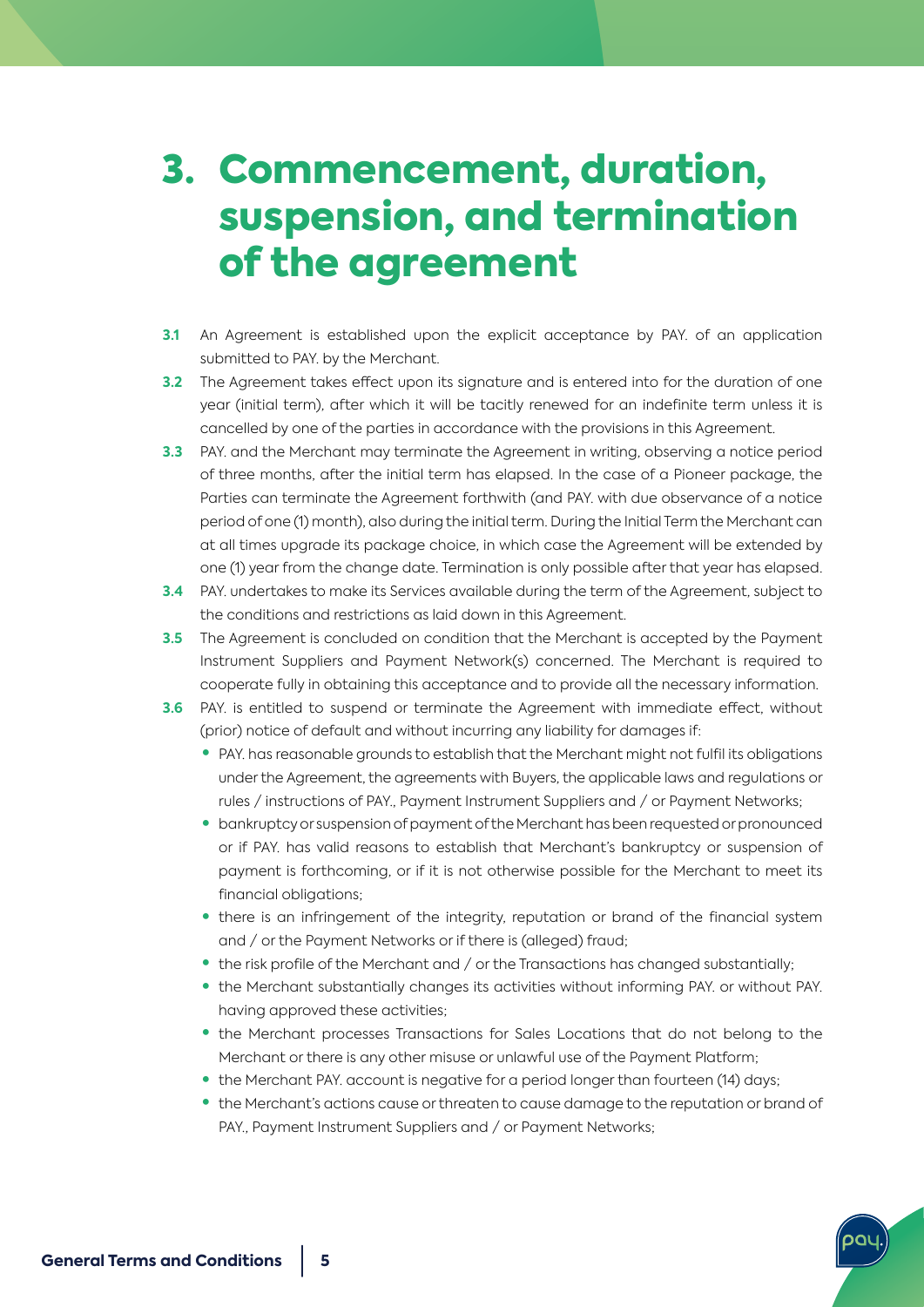- the Fair Use policy is assessed with reference to a rule as Exceeded for a consecutive period of six (6) months;
- the Fair Use policy is assessed with reference to a rule as Excessive for a consecutive period of three (3) months;
- a Payment Instrument Supplier and / or Payment Network requests PAY, to do so; and / or
- the Merchant fails to comply with a guarantee as set out in Article 6.15.
- **3.7** Should circumstances as described in Article 3.6 arise, PAY. is entitled to take one or a combination of the following steps:
	- deny access to the Payment Platform (temporarily or otherwise);
	- suspend Transactions not yet executed or (part of) the Services:
	- reverse Transactions already executed:
	- increase the Deposit by retaining already processed Transactions and not making them available to the Merchant as Book Balance to cover any (reasonably) expected Merchant liabilities;
	- suspend (part of) the obligations of PAY, under the Agreement, without prejudice to all the rights and powers of PAY.; and / or
	- take further measures instructed by Payment Instrument Suppliers and / or Payment Networks.

In the event of suspension in accordance with the above, PAY. will inform the Merchant of this as quickly (as reasonably) possible and give the Merchant the opportunity to put right the circumstances. If the circumstance cannot be put right or if ten (10) working days have elapsed after the notification of PAY. regarding the suspension, PAY. will be entitled to terminate the Agreement immediately. The Fees are immediately due and payable and PAY. (or any Payment Instrument Supplier) is in no way liable for any damage resulting from a suspension and / or termination of the Agreement in accordance with these provisions.

- **3.8** In the event of termination of the Agreement, the Merchant will no longer be able to process Transactions and will only retain limited access to the Payment Platform for a period of thirty-five (35) days after termination to retrieve its transaction information. The processing of Refunds and trading with respect to other Merchant liabilities will be handled manually by PAY. on request, for an agreed fee.
- **3.9** All provisions, terms and conditions of the Agreement that, in order to be effective, must remain in force after termination of the Agreement, will remain in force after termination.

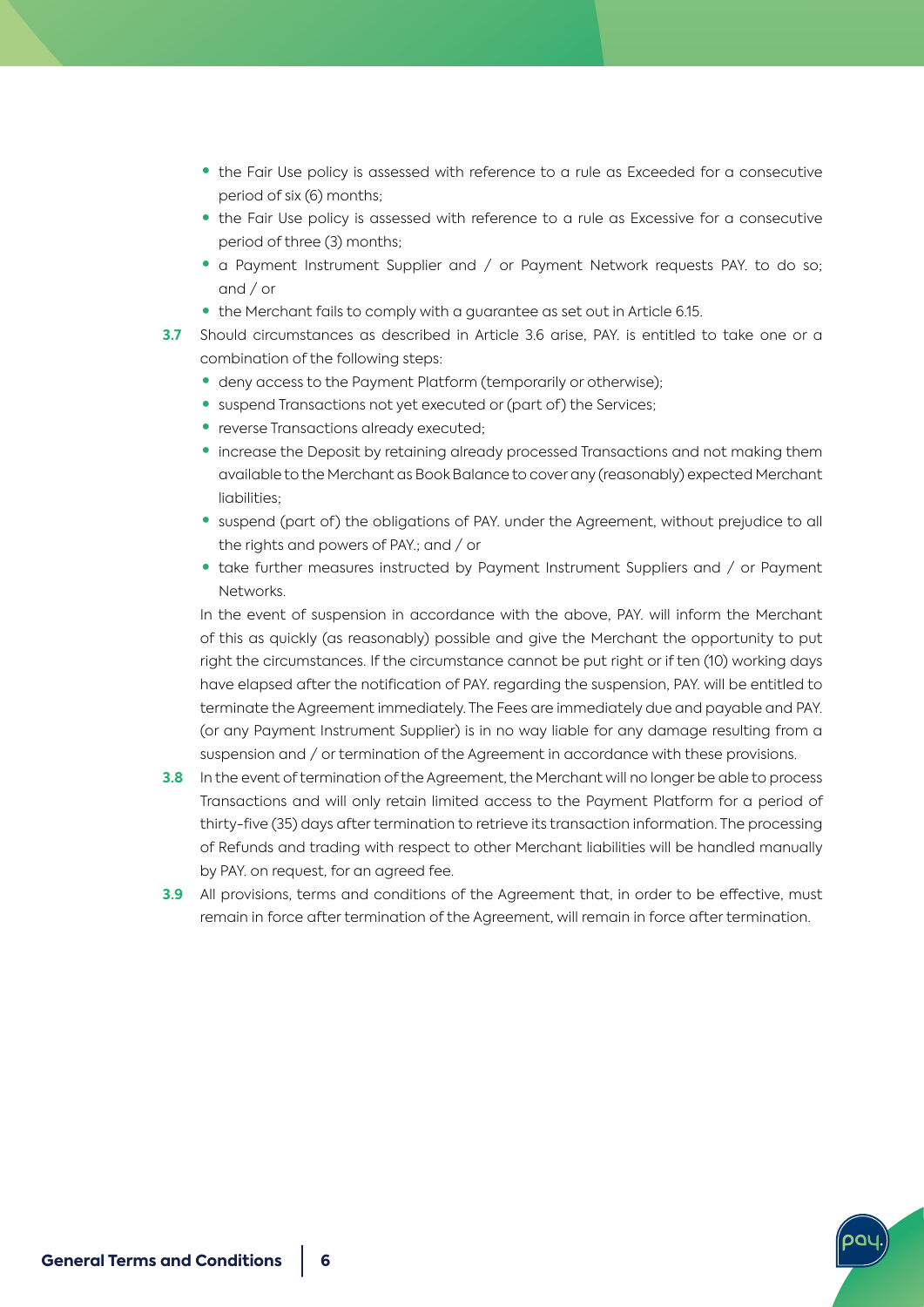### 4. Relationship between the merchant and payment instrument suppliers

- **4.1** The Merchant recognises that the use of certain payment methods requires the approval of Payment Instrument Suppliers and / or Payment Networks and that any approval given may be withdrawn by the Payment Instrument Supplier at any time. The Merchant acknowledges that the Payment Instrument Suppliers are not subcontractors of PAY.. In the event that PAY. acts as Collector, the Merchant acknowledges that PAY. has explicitly received instructions from the Merchant to receive any payments from the Payment Instrument Suppliers concerned, on behalf of the Merchant. The risk of payment of processed Transactions by the Payment Instrument Supplier to the Merchant (if PAY. is the Processor) or to PAY. (if PAY. is the Collector) is borne by the Merchant and any payment to the Merchant or PAY. will mean final settlement by the Payment Instrument Supplier concerned.
- **4.2** For a few payment methods, an agreement is also established between the Merchant and Payment Instrument Suppliers. Additionally, the Merchant will have to sign an agreement with an Acquirer if the Average Transaction Volume exceeds the limits set by the Payment Networks. The Merchant hereby authorises PAY., during the term of the Agreement, to sign all necessary documentation and / or agreements with Payment Instrument Suppliers on behalf of the Merchant, for the purpose of the continuation and proper delivery of the **Services**
- **4.3** General Terms and Conditions of that party concerned apply to the relationship between the Merchant and Payment Instrument Suppliers with which the Merchant itself must comply. PAY. will communicate these to the Merchant. The Merchant acknowledges that Payment Instrument Suppliers and / or Payment Networks can at all times deny the Merchants access to the relevant payment instrument without said parties and / or PAY. being liable for this.
- **4.4** When accepting credit card Transactions on its own domain the Merchant must be PCI-DSS compliant and provide proof of this to PAY.. PAY. is entitled to suspend the processing of credit card Transactions in case of non-compliance with this provision.
- **4.5** The Merchant acknowledges that certain payment methods, including but not limited to, credit cards, Sofortbanking, telephone payments and direct debits, have an increased risk of fraud. The Merchant acknowledges that it is liable for all Chargebacks and other Merchant liabilities relating to Transactions that are processed under this Agreement. The Merchant will indemnify PAY. against all claims from Payment Instrument Suppliers and Payment Networks. This liability also remains applicable after termination of the Agreement. The Merchant may object to a Chargeback and PAY. will make every reasonable effort to support the Merchant with this.
- **4.6** If the Merchant makes use of End2End payments, whereby PAY. acts as acquirer, it must inform PAY. within 48 hours of receipt of the payment guarantee in the event of nonpayment. PAY. shall never be responsible for payments not received.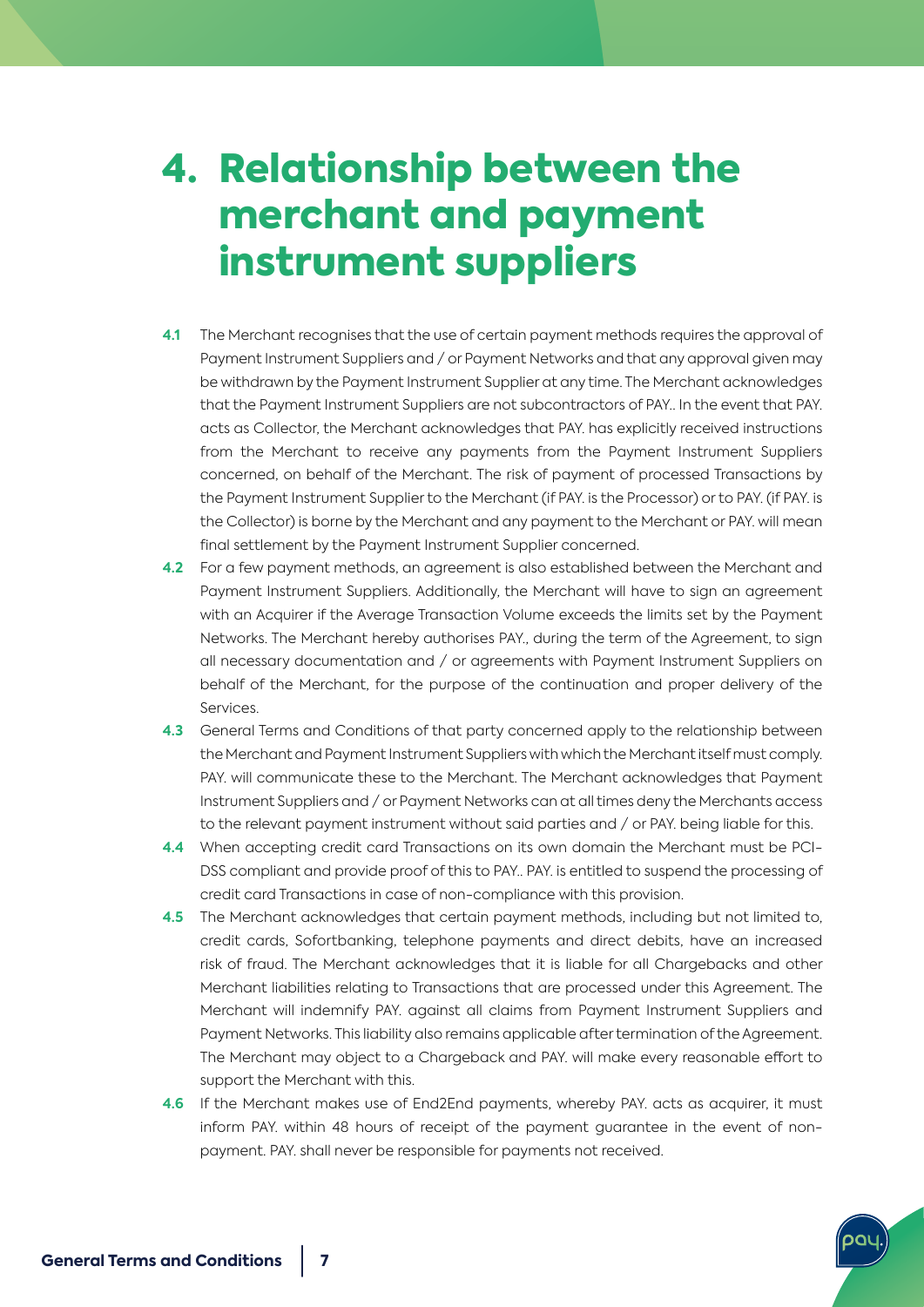**4.7** The Merchant declares to be aware of and to act in accordance with all rules and regulations of Payment Instrument Suppliers and Payment Networks and will immediately implement any changes thereto. The Merchant is liable for all resulting Merchant liabilities in the event of non-compliance with this obligation and all Fines relating to Transactions that are processed under this Agreement. The Merchant will indemnify PAY. against all claims from Payment Instrument Suppliers and Payment Networks. This liability also remains applicable after termination of the Agreement.

The Merchant agrees that PAY. may pass on the data relating to the Merchant and its Transactions to Payment Instrument Suppliers and Payment Networks, together with all other necessary account and personal information, in order to enable the Payment Instrument Suppliers to initiate and process the Transactions. and to fulfil its rights and obligations towards the Merchant under its general terms and conditions. PAY. reserves the right to change Acquirer at any time, without permission or notification to the Merchant being necessary. PAY. is free to route transactions to the various acquirers according to its own insights. In the annex you will find further information about our acquirers with whom PAY. cooperates with a view to offering credit card processing.

#### 5. Rights and obligations of PAY.

- **5.1** When payments are processed by the Payment Platform and PAY., PAY.'s actions are confined to acting exclusively as an intermediary and PAY. accepts no liability whatsoever for damages of any kind arising from the Transactions. PAY. is not a party to the purchase agreement between the Merchant and Buyer(s). In no event will PAY. be liable for the payment by the Buyer to the Merchant or for the delivery of the goods or services to the Buyer.
- **5.2** PAY. performs the Agreement with due care, to the best of its knowledge and ability, taking account of the justified interests of the Merchant. All obligations entered into by PAY. in the scope of an Agreement contain a best efforts obligation.
- **5.3** PAY. hereby declares to be responsible for the security of the Payment Platform and the secure storage of Transaction details in accordance with (inter alia) the PCI-DSS rules of the Payments Networks. PAY. is hereby responsible for the security of Transaction details insofar as they are held, processed or forwarded by PAY. on behalf of the Merchant. The Merchant is and remains independently responsible for the security of its own Sales Locations, as well as the security of information transmitted electronically to PAY., Payment Instrument Suppliers and / or Payment Networks. PAY. accepts no liability for damages as a consequence of a breach of the security of the Payment Platform or Transaction Details if PAY. can demonstrate that it has taken all reasonable measures to secure the Payment Platform and acted in accordance with its legal obligations.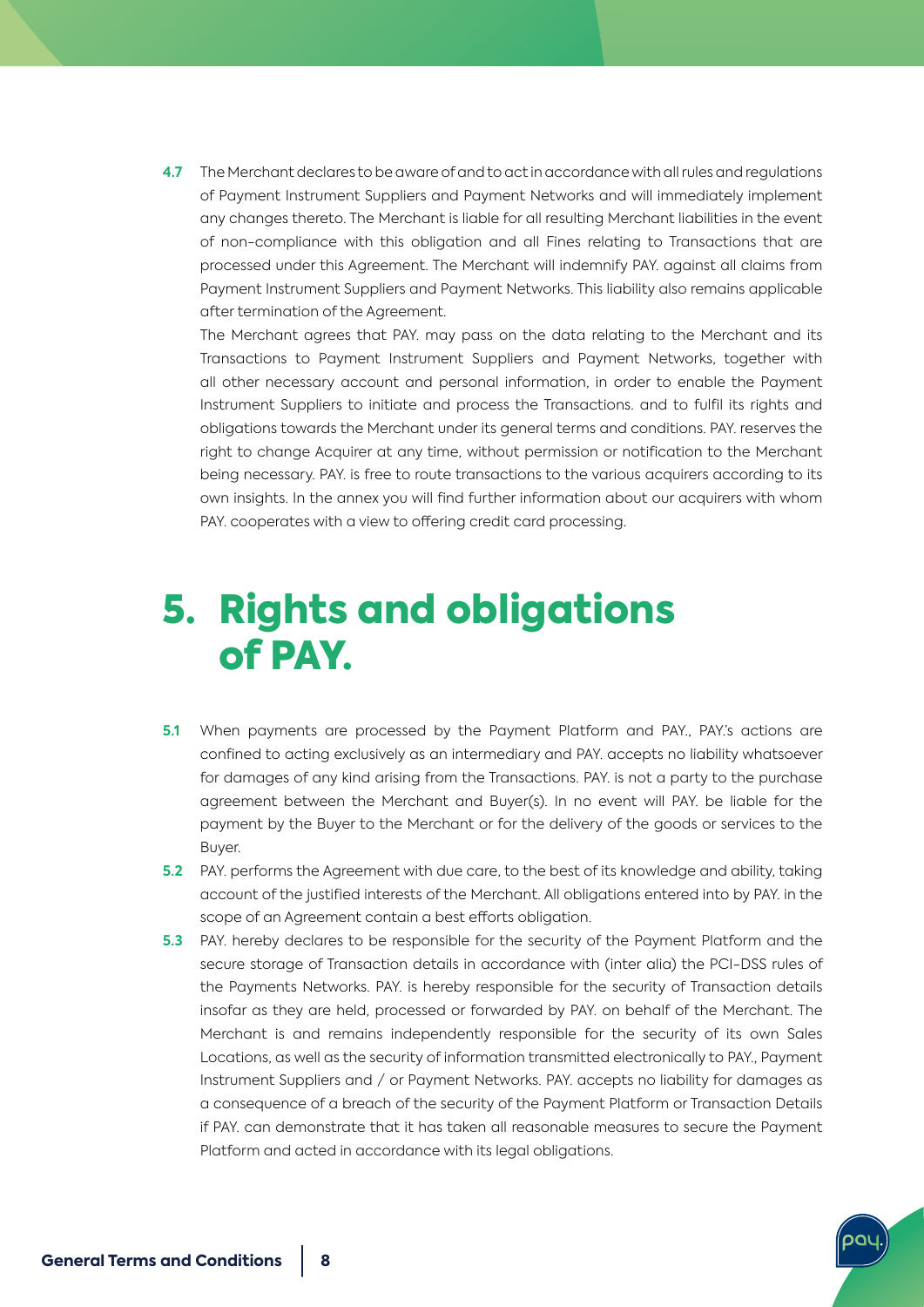- **5.4** PAY. will ensure that the Merchants Transaction details can be consulted retrospectively for at least one (1) year via the Payment Platform. PAY. reserves the right to block and / or limit access (such as the number of users) to the Payment Platform (temporarily or otherwise) at any time if it reasonably considers this necessary for the Payment Platform and its operation.
- **5.5** PAY. is not responsible for the continued offering, the availability and the proper functioning of the (payment) services and payment methods of Payment Instrument Suppliers and Payment Networks. PAY. is entitled to adjust its Services at any time as long as this does not affect the functionalities of the service. PAY. reserves the right to change its Services at any time and to adapt this Agreement accordingly. PAY. will inform the Merchant of this at the latest thirty (30) days before the change takes effect. If the Merchant does not agree with the change, it will have to cancel the Agreement within the set term. In the absence of such a cancellation, it will be assumed that the change has been accepted by the Merchant. In certain exceptional cases (for example, if PAY. suspects fraud, bankruptcy, suspension or breach of legal obligations by the Merchant) PAY. is entitled to make changes to the Agreement without prior notification to the Merchant. PAY. will inform the Merchant no later than thirty (30) days before the change - insofar as possible and to the extent permitted by the Payment Instrument Supplier - in the event that a Payment Instrument Supplier adjusts its services or the agreement between PAY. and a Payment Instrument Supplier is terminated, as a result of which the Merchant can no longer use the payment method. PAY. accepts no liability whatsoever for any detrimental consequences that may ensue from changes made to the Services or the Agreement.
- **5.6** PAY. guarantees 99.9% availability of the Payment Platform, with the exception of the availability of third parties including, but not limited to, services of Payment Instrument Suppliers and Payment Networks. If availability is below 99.9%, the Merchant is entitled to a one-off discount on the monthly package fees, as shown below.

| <b>Availability</b> | <b>Discount</b> |
|---------------------|-----------------|
| $99.5% - 99.9%$     | 25 %            |
| $99,0% - 99,5%$     | 50 %            |
| $98,0% - 99,0%$     | 75 %            |
| <b>Below 98,0%</b>  | 100 %           |

**5.7** In order to cover the financial risks associated with the Services, the Merchant acknowledges that PAY. is entitled at all times to set up a Deposit or to adjust a Deposit that has already been set up in order to anticipate expected Merchant liabilities and / or future Fees. PAY. will exercise this right with due care. PAY. is entitled to use the Book Balance to supplement the Deposit. PAY. will only carry out an adjustment of the Deposit if the risk profile of the Merchant and / or of the Transactions changes such that an adjustment is reasonable. If the Merchant does not agree with the adjustment, PAY. will have the right to suspend the Services for the relevant Sales Locations and / or to set Volume limits. The Deposit will be held for up to six (6) months after termination of the Agreement to cover any future Merchant liabilities.

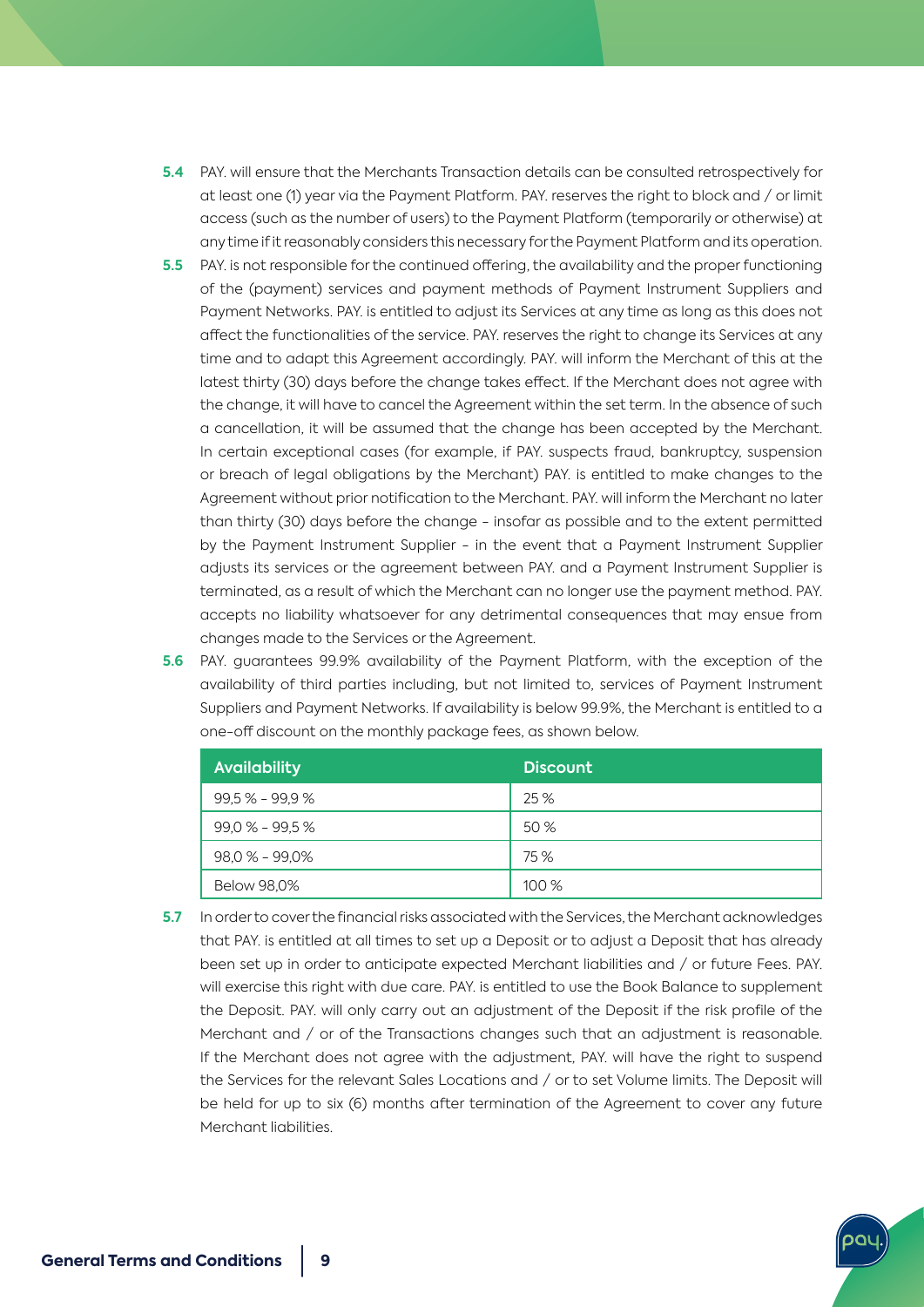- **5.8** PAY. is entitled to wholly or partially outsource the performance of the agreement to a third party.
- **5.9** PAY. is entitled to independently execute a Refund if a Transaction dispute by the Merchant remains unanswered for longer than seven (7) days or if the Merchant is marked as Exceeded within the Fair Use Policy indicator 'disputes in PAY.'. PAY. will not be liable for any damage or losses suffered by the Merchant due to any act of PAY. in accordance with this provision.

### 6. Rights and obligations of the merchant

- **6.1** The Merchant will cooperate fully and provide all information necessary for PAY. to: (i) deliver its Services; (ii) identify and verify the Merchant, its shareholder(s) and director(s); (iii) verify Merchant's compliance with this Agreement, applicable laws and regulations and / or the rules of Payment Instrument Suppliers and / or Payment Networks; (iv) validate the Merchant's financial position and risk profile; (v) verify the Merchant's Sales Locations and activities; and / or (vi) verify any other previously provided information. PAY. reserves the right to request further information or replacement of expired documents, if this is reasonably necessary, according to PAY., a Payment Instrument Supplier and / or Payment Network, in order for them to provide their services, or to comply with the laws and regulations. If the Merchant does not provide this information (within a reasonable period as indicated by PAY.), PAY. reserves the right to suspend its Services (temporarily or otherwise) in accordance with Article 3.6.
- **6.2** The Merchant is obliged to inform PAY. immediately, at the latest within three (3) days, of all changes to: (i) supplied KYC information (including, but not limited to, its legal structure or control relationships within the group to which the Merchant belongs or other (financial) joint ventures in which its company participates or forms part), (ii) the Merchant's financial position (including, but not limited to, an expected liquidation, bankruptcy or any other changes affecting the Merchant's compliance with the Agreement).
- **6.3** The Merchant is responsible for the link between the Payment Platform and the Sales Locations and will set up and maintain this in accordance with the specifications and instructions of PAY.. The Merchant manages its connection to the Payment Platform under its sole responsibility. The Merchant is responsible for the actions and / or omissions of its employees and / or other designated persons who operate as users of the Payment Platform under its account and for any non-compliance with the user conditions that apply to the PAY. Admin Panel.
- **6.4** The Merchant will follow the rules and instructions of PAY., Payment Instrument Suppliers and Payment Networks at all times. If the Merchant does not comply with its obligations in this article, PAY. will be entitled to suspend its Services (in part) in accordance with Article 3.6 and further.

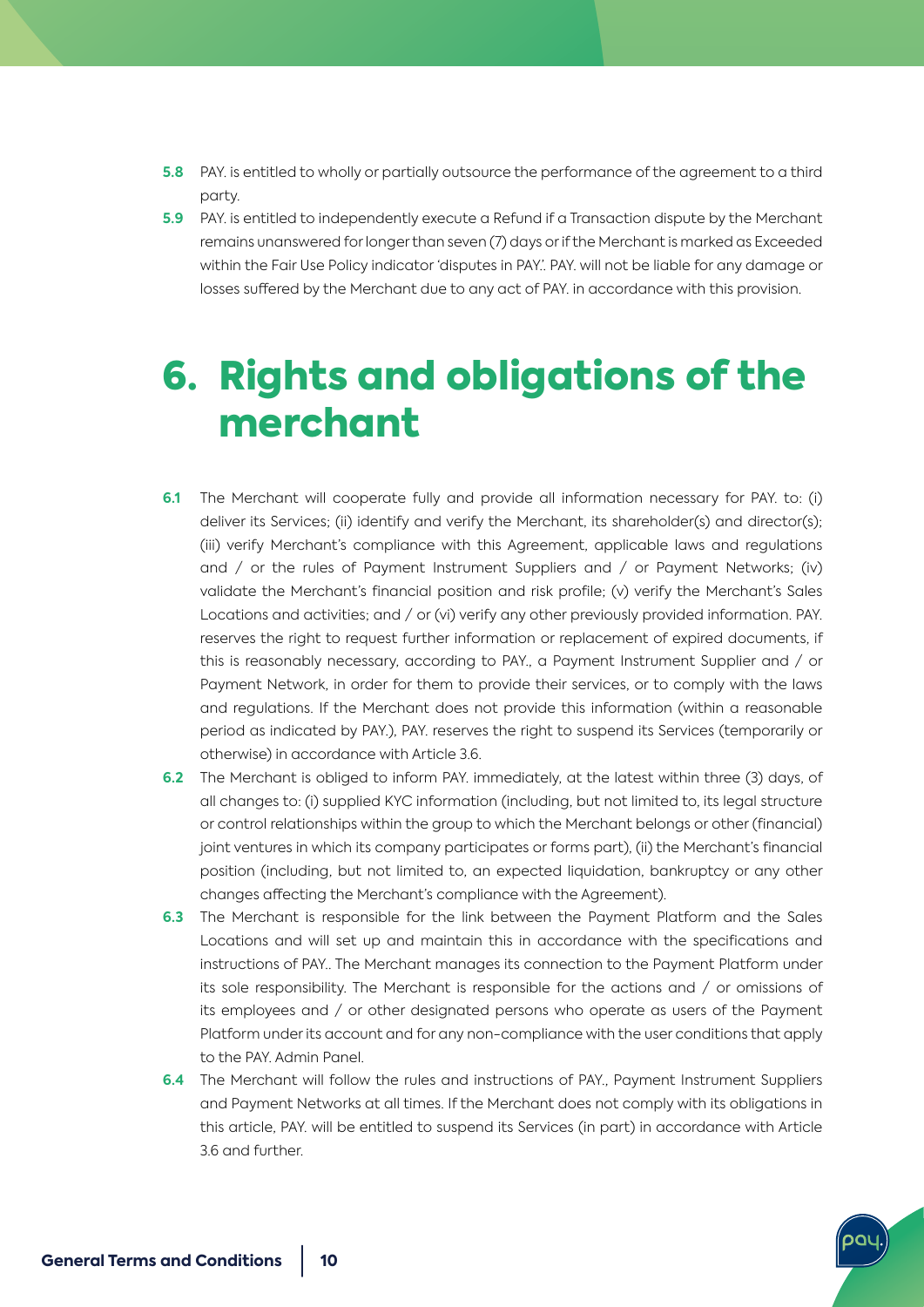- **6.5** With regard to credit card transactions, the following conditions apply:
	- **6.5.1** The Merchant acknowledges that an authorisation of a Transaction is not a guarantee of payment or acceptance of the Transaction and that it is only an indication of the Buyer's credit limit at the moment of the authorisation request.
	- **6.5.2** The Merchant will not use the brands / logos of Payment Networks to suggest any form of authorisation by a Payment Network with regard to Merchants' goods and / or services and such brands / logos will be placed adequately and prominently on the Sales Locations, with the purpose of informing Buyers that credit card payments are accepted. Such placements may be subject to approval and instructions from PAY., Payment Instrument Suppliers and / or Payment Networks.
- **6.6** The Merchant acknowledges that it is at all times, during the Agreement and after termination thereof, liable for all Transactions processed under its Merchant account and all ensuing Merchant liabilities. The Merchant is obliged to ensure that Transactions executed via the Payment Platform are not contrary to applicable laws and regulations or the rules set by PAY., Payment Instrument Suppliers and Payment Networks. In the event of non-compliance with this provision, PAY. shall be entitled to suspend its Services in accordance with Article 3.6 and / or demand an immediately due and payable fine of € 2,500 (in words two thousand five hundred euros) per claim. Any claims by Payment Instrument Suppliers and / or Payment Networks will be charged on to the Merchant with the addition of a 15% surcharge to cover administration costs.
- **6.7** The Merchant indemnifies PAY. against all claims of Buyers, Payment Instrument Suppliers, Payment Networks and / or third parties in respect of Transactions or any other claims which are (partly) the result of any shortcoming of the Merchant in respect of its services, non-performance of any guarantee obligations under this Agreement and any acts or omissions of the Merchant or that are related to the non-compliance with requirements which Payment Instrument Suppliers and / or Payment Networks impose on Merchants, including Merchant liabilities, and the Merchant shall indemnify and hold harmless PAY. against all associated costs, (including costs of legal assistance) which PAY. reasonably incurs in respect of such a claim.
- **6.8** The Merchant is responsible for reporting all new Sales Locations and / or the sale of new goods and / or services (which are not included in previous approvals given by PAY.) to PAY.. PAY. is at all times entitled to reject a Sales Location or an activity. The processing by PAY. of Transactions of such a Sales Location or activity is never an automatic approval thereof by PAY.. The Merchant is not entitled to process Transactions of third parties or of Sales Locations that do not belong to the Merchant.
- **6.9** The Merchant is obliged to keep every storage medium on which data relating to the Transactions are recorded in a secure manner for a period of twenty-four (24) months after the data have become available, in such a way that these data cannot be or become disclosed to third parties. The Merchant will make this information (or the relevant part of it) available to PAY. at the first request of PAY. within fourteen (14) days and will destroy all other non-usable or unnecessary information.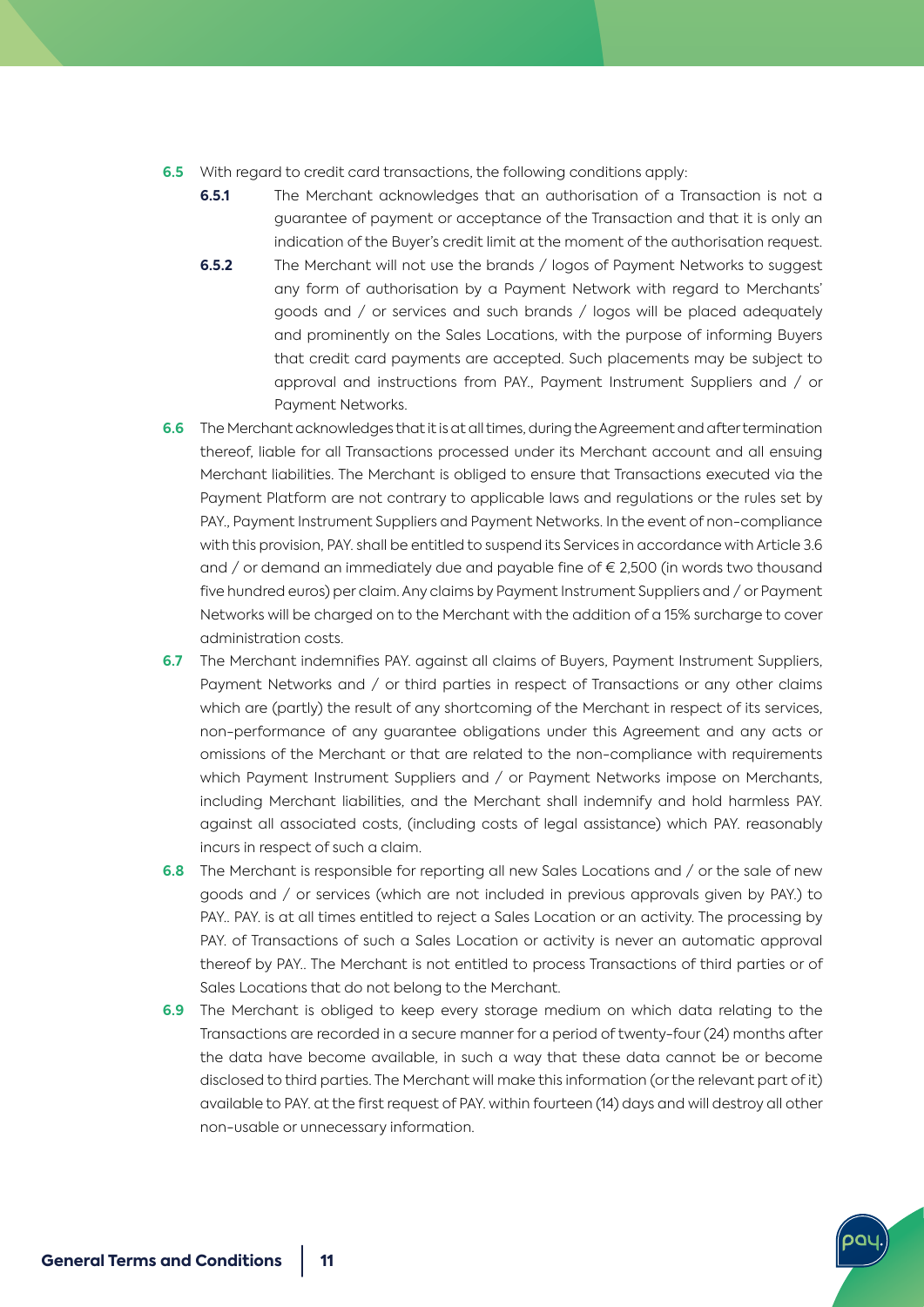- **6.10** The Merchant may not store or otherwise keep information, such as pin data or other confidential data, when accepting Transactions.
- **6.11** With regard to Transactions, the data recorded by or on behalf of PAY. constitutes full proof for the Parties, subject to evidence to the contrary.
- **6.12** The Merchant must notify PAY. in writing of complaints about Transactions as soon as possible but no later than within one (1) month of the relevant Transaction. If this period has expired, the Merchant is deemed to have approved the Transaction and the resulting fees.
- **6.13** In the event of (the suspicion of) a data breach at your organisation, which might involve Payment data, you must inform PAY. of this data breach without delay. PAY. or authorities such as regulators may request additional information regarding this data breach, in which case you will provide such information immediately.
- **6.14** The Merchant auarantees to PAY, that:
	- all KYC information about the Merchant that is supplied is complete and accurate;
	- the Merchant does not offer goods or services: (i) of third parties; (ii) which fall outside the usual activities of the Merchant (unless PAY. has granted approval); (iii) of which the offering, trading, possession or use thereof is legally punishable or contrary to the acceptance policy conducted by PAY., the Payment Instrument Suppliers and / or Payment Networks; and / or infringe (intellectual) property rights of third parties;
	- the Merchant will not use the Services in any way that is in violation of applicable laws and regulations and / or the Payment Network rules and which results in PAY. and / or Payment Instrument Suppliers being subjected to any (legal) investigation, prosecution or legal procedures;
	- the Merchant has and will continue to have all necessary approvals and / or licenses that apply to its activities;
	- the Merchant fulfils its obligations towards the Buyer in good faith and in accordance with its own conditions / agreement that it has sufficient financial resources to fulfil its obligations under this Agreement;
	- the Merchant will comply with all applicable laws and regulations, including, but not limited to, European laws and regulations regarding purchase or waiver and protection of personal data and Payment Network rules, including the PCI-DSS conditions;
	- the Merchant meets all requirements with regard to the Sales Locations and / or Transactions that are imposed by applicable laws and regulations (both in its home country and in the countries where it sells products / provides services), Payment Instrument Suppliers and / or Payment Networks, including, but not limited to, the documentation of Transactions, a documented and published complaints procedure and refund procedure, and that the Services offered via PAY. will not be used in violation of this provision;
	- the Merchant does not process transactions on behalf of third parties or for activities that are not or will not be approved by PAY., Payment Instrument Suppliers and / or Payment Networks;
	- at the time of a Transaction the Merchant clearly informs the Buyer about any restrictions regarding its return policy;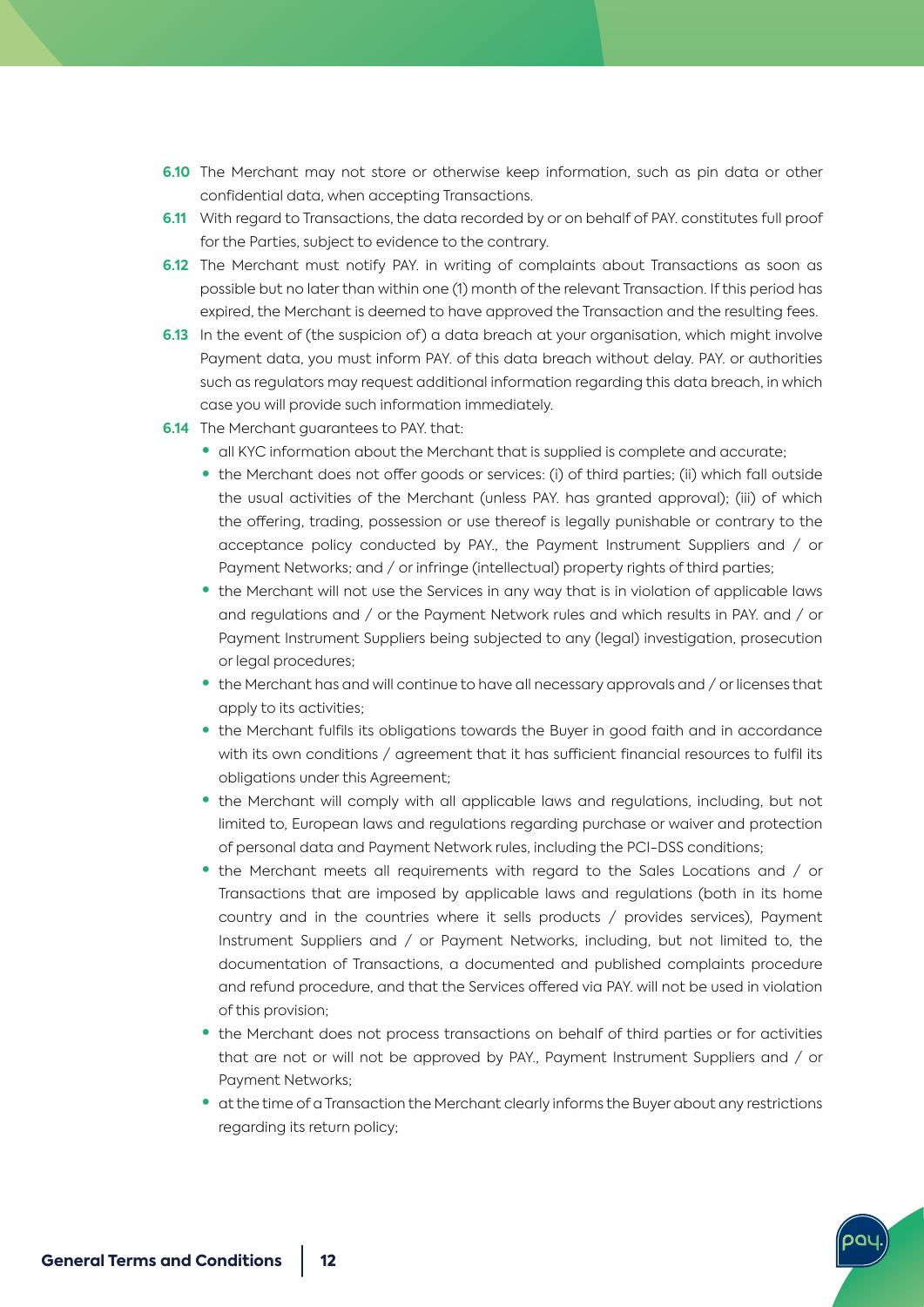- the Merchant will not discriminate or discourage the use of certain payment methods and that it will not apply a surcharge to credit card transactions;
- the Merchant will not process a Transaction that is already subject to a Chargeback;
- the Merchant will refrain from activities which are prohibited and /or may cause damage to the reputation or brand of PAY., Payment Instrument Suppliers and / or Payment **Networks**

The Merchant acknowledges that it, its reputation (by means of the Fair Use Policy) and its Sales Locations or offices will be subject to periodic monitoring. PAY., the Payment Instrument Suppliers and / or the Payment Networks are at all times entitled to perform technical / financial assessments, checks or inspections on the Merchant, the Sales Locations or offices of the Merchant in order to verify its compliance with its obligations arising from the Agreement, the rules of Payment Networks and / or to the relevant (laws and) regulations. The Merchant will provide all relevant information and documentation that is reasonably requested and facilitate any performance of this provision.

| <b>Indicator</b>                           | <b>Fair</b>          | <b>Raised</b> | <b>Exceeded</b> | <b>Excessive</b> |
|--------------------------------------------|----------------------|---------------|-----------------|------------------|
| Chargebacks on Credit Cards                | $< 5$ or $< 0.3\%$   | 0,3% to 0,5%  | 0,5% to 0,75%   | > 0.75%          |
| Credit Card fraud notifications            | < 10 or < $0.6\%$    | 0,6% to 0,75% | 0,75% to 1,0%   | $>1.0\%$         |
| Customer cancellation on SEPA Direct Debit | $< 25$ or $< 5.0\%$  | 5,0% to 7,5%  | 7,5% to 10,0%   | $>10\%$          |
| MOI reports on SEPA Direct debit           | $< 5$ or $< 0.1\%$   | 0,1% to 0,2%  | 0,2% to 0,25%   | > 0.25%          |
| Fraud via IBAN                             | <10 or < $0.2%$      | 0,2% to 0,3%  | 0,3% to 0,5%    | > 0.5%           |
| Disputes in PAY.                           | $< 3$ or $< 0.5\%$   | 0,2% to 0,5%  | 0,5% to 1,0%    | $>1.0\%$         |
| Communication failure (Exchange)           | $< 100$ or $< 1.0\%$ | 1,0% to 2,0%  | 2,0% to 2,5%    | >2.5%            |
| <b>Generated API Errors</b>                | $< 100$ or $< 1\%$   | 1,0% to 1,5%  | 1,5% to 2,5%    | >2.5%            |
| API Requests-vs-TRX ratio                  | $< 1.000$ or $< 4x$  | $4x$ to $5x$  | $5x$ to $6x$    | > 6x             |
| TRX-vs-Succes                              | $< 100$ or $> 60\%$  | 60% to 40%    | 40% to 25%      | $< 25\%$         |

#### **Fair Use tabel:**

*\* Calculation for each individual month*

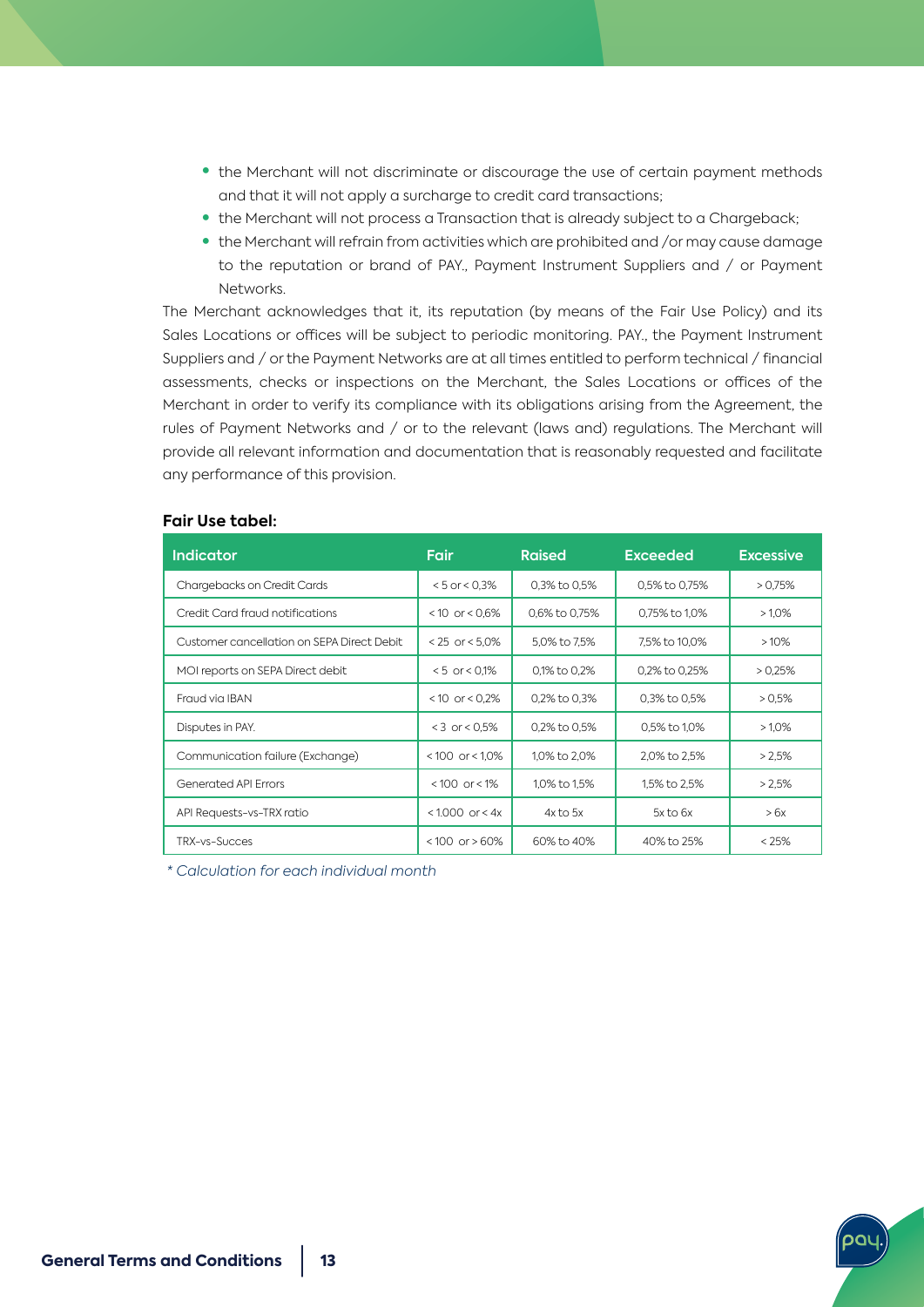### 7. Remittances and PAY. account

- **7.1** If PAY. acts as both Processor and Collector this article 7 applies as a supplement. The Merchant hereby authorises PAY. (and its Foundation) to receive funds from Buyers ensuing from the processed Transactions.
- **7.2** PAY. will periodically make the Available Balance available to the Merchant via the Merchant PAY. account, in accordance with the conditions as set out in this Article 7. This obligation will never be limited by any limitation of liability as laid down in this Agreement.
- **7.3** If the Merchant requests that (part of) the Book Balance be converted to a currency other than that in which the original Transaction has been processed, PAY. will inform the Merchant via the Payment Platform of the exchange rate used. The Merchant will notify PAY. in writing of any objection against the exchange rate within thirty (30) days, under penalty of the expiry of its right.
- **7.4** PAY. is only obliged to transfer the Book Balance to the Merchant when the monetary amounts of processed Transactions have actually been received by PAY. (through the Foundation) from the Buyers via the Payment Instrument Suppliers. If PAY. has already paid processed Transactions in advance before the funds have been received and the Payment Instrument Suppliers fail in their obligation to pay, PAY. reserves the right to deduct this from the Book Balance or request the Merchant to pay into the Merchant PAY. account.
- **7.5** The Merchant will at all times maintain a positive balance on the Merchant PAY. account. If the Book Balance is not sufficient to cover any Merchant liabilities or Payment Orders, the Merchant will transfer the relevant amount to PAY. within fourteen (14) days. PAY. reserves the right to (partially) suspend its Services in accordance with Article 3.6, to charge interest and to take all other legal measures as provided for in the law.
- **7.6** The Merchant has the right, once a year, to appoint an auditor to verify the relevant PAY. administrative records with regard to the Merchant PAY. account and the Book Balance. The cost of this is for the account of the Merchant, unless the audit shows a discrepancy of more than 10% between the administrative records of PAY. and the funds received by the Merchant.
- **7.7** The Foundation receives the payments for which authorisation has been granted on a thirdparty account that is exclusively intended for receiving, the temporary management of and the payment of funds from authorised Transactions related to the Services, which account is held at a credit institution with a license under the Dutch Financial Supervision Act (Wft). PAY. hereby informs the Merchant that it can take out insurance against any payment risk of the Foundation.

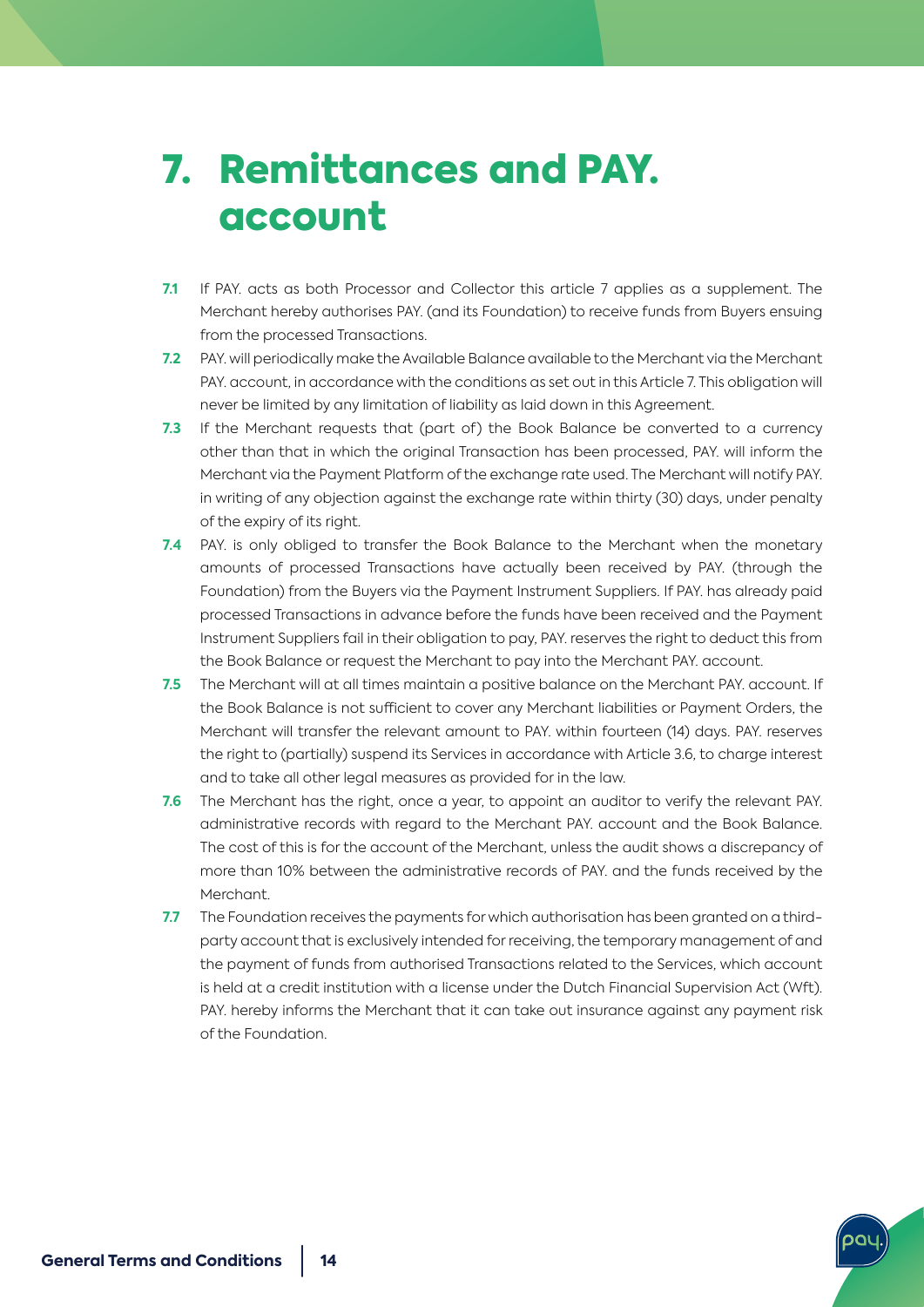## 8. Payment instructions and refunds

- **8.1** The Merchant acknowledges that a Transaction may be cancelled if it is disputed, is reversed for whatever reason, was not authorised or the Payment Instrument Supplier has reason to believe that the Transaction was not permitted, or (allegedly) was unlawfully executed, is considered suspicious or in violation of this Agreement and / or the rules of Payment Instrument Suppliers and / or Payment Networks.
- **8.2** In accordance with Article 8.1, the Merchant must assist PAY. and Payment Instrument Suppliers and provide all requested information needed to investigate the relevant Transaction(s).
- **8.3** If the Available Balance on the Merchant PAY. account is insufficient to cover a refund, the Merchant must immediately refund the amount of the refund and any other costs associated with the refund to PAY..
- **8.4** PAY. will transfer Payment Instructions and Refunds to the designated receiver of the remittance/Refund within one working day, provided the Merchant's Book Balance permits this. The Merchant's balance may not drop below the Available Balance as a result of the remittance or Refund, any Deposits and / or payment thresholds will be taken into account.
- **8.5** PAY. has the right to refuse to execute a Transaction, Payment Instruction or Refund if:
	- the instruction contains inaccurate, incomplete or unclear information;
	- the Available Balance is too low;
	- the Transaction exceeds the set Deposit level;
	- there is reason to assume that the Merchant is involved in fraudulent acts or the Payment Platform is being fraudulently used or misused;
	- there is reason to assume that the Merchant or the relevant Transaction, Payment Instruction or Refund is involved in money laundering or terrorist financing practices;
	- the bank account or the Merchant PAY. account of the Merchant is blocked;
	- the Average Transaction volume exceeds materially, without any prior statement of reason by the Merchant; and / or
	- there is reason to assume that this is in violation of laws and regulations.

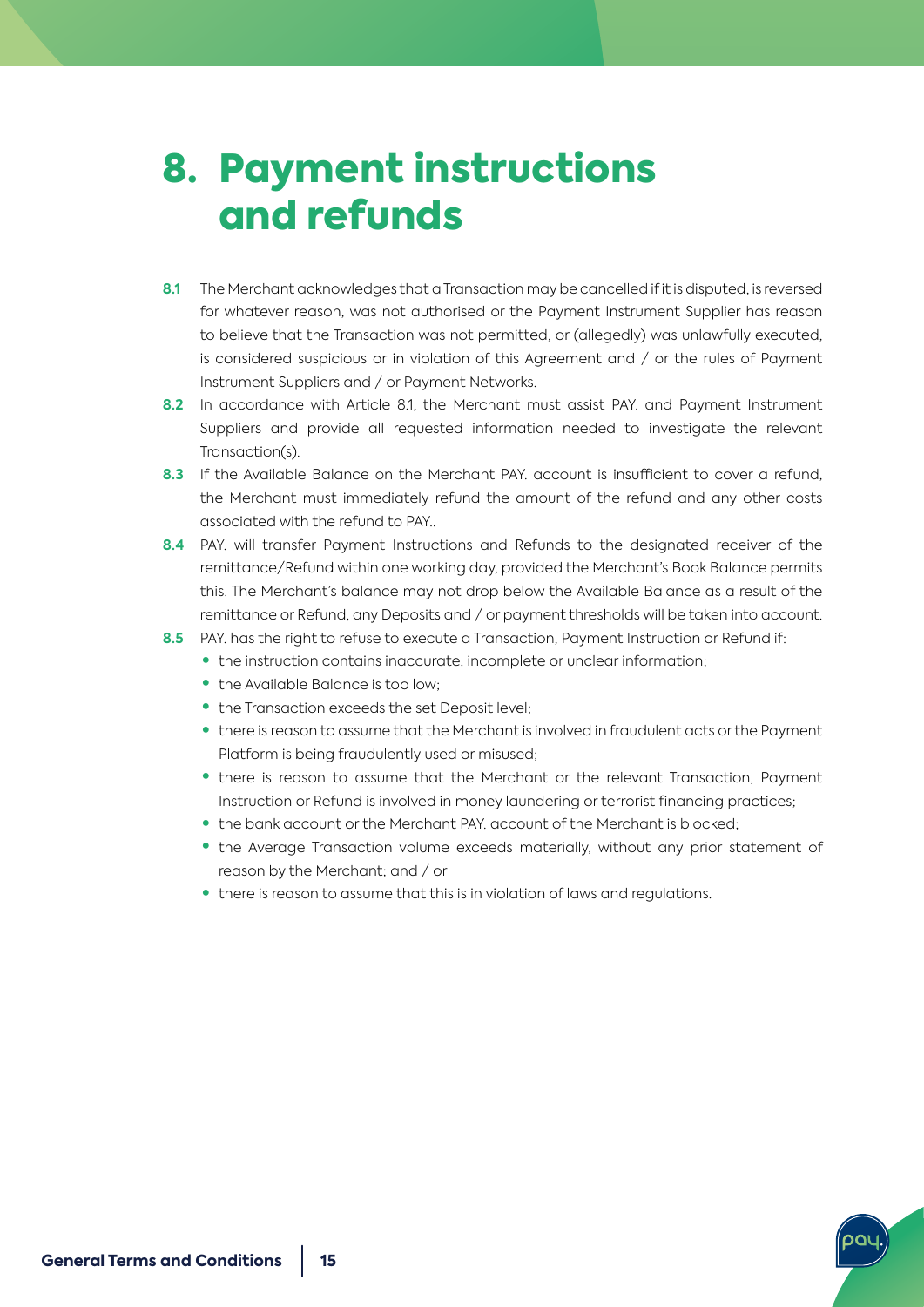### 9. Fees

- **9.1** The Merchant owes Fees to PAY, for the receipt of the Services.
- **9.2** PAY. is entitled to revise Fees. A Rate change will be announced to the Merchant no later than thirty (30) days in advance. If the Merchant does not agree with this change, the Merchant must terminate the Agreement within the set thirty (30) days. The Merchant will be deemed to have accepted the change after the expiry of the stipulated period with no cancellation having been made. PAY. bills the connection fees payable by the Merchant after the Agreement has been signed.
- **9.3** In addition to the provisions in articles 9.2 and 9.4, PAY. is entitled to charge a surcharge of 10.0% on the billed Fees for a specific month for each breach of a specific or multiple Fair Use Policy indicator if the percentage in a certain month falls in the Exceeded category.
- **9.4** In addition to the provisions in articles 9.2 and 9.3, PAY. is entitled to charge a surcharge of 1.0% on the Volume for a specific month for each breach of a specific or multiple Fair Use Policy indicator if the percentage in a certain month falls in the Excessive category.
- **9.5** PAY. bills the Fees (not being Transaction Fees) payable by the Merchant monthly and one (1) month in advance. Transaction Fees are billed weekly or monthly, in agreement with the Merchant. Depending on the type of Fee, Fees will be deducted from the Book Balance, be collected via direct debit issued by the Merchant or paid by the Merchant within fourteen (14) days after billing.
- **9.6** If payment is not made punctually, the Merchant will owe PAY. extrajudicial collection costs.
- **9.7** PAY. is entitled to offset the fees, Surcharges and Fines (whether or not due and payable) against counterclaims of the Merchant (whether or not due and payable) on PAY., irrespective of the currency in which Fees and counterclaims are denominated.
- **9.8** All Fees, taxes and levies relating to obligations assumed on the Merchant's behalf by PAY. at Payment Instrument Suppliers are for the Merchant's account.
- **9.9** If the Merchant does not (partially) make use of the Services before the termination of the Agreement or processes no or fewer Transactions via PAY. for a consecutive period of two (2) months or longer, PAY. is entitled to charge a minimum bill amount from the moment of reduced use until the moment that the Merchant processes the Average Transaction volume via PAY. or the agreement is terminated. The minimum invoice amount will comprise 75% of the average fees invoiced for the six (6) months preceding the relevant period.
- **9.10** An excerpt from the administrative records of PAY. constitutes full proof with respect to the Merchant.
- **9.11** All Fees stated are exclusive of VAT. Fees are subject to changes in the rate of VAT.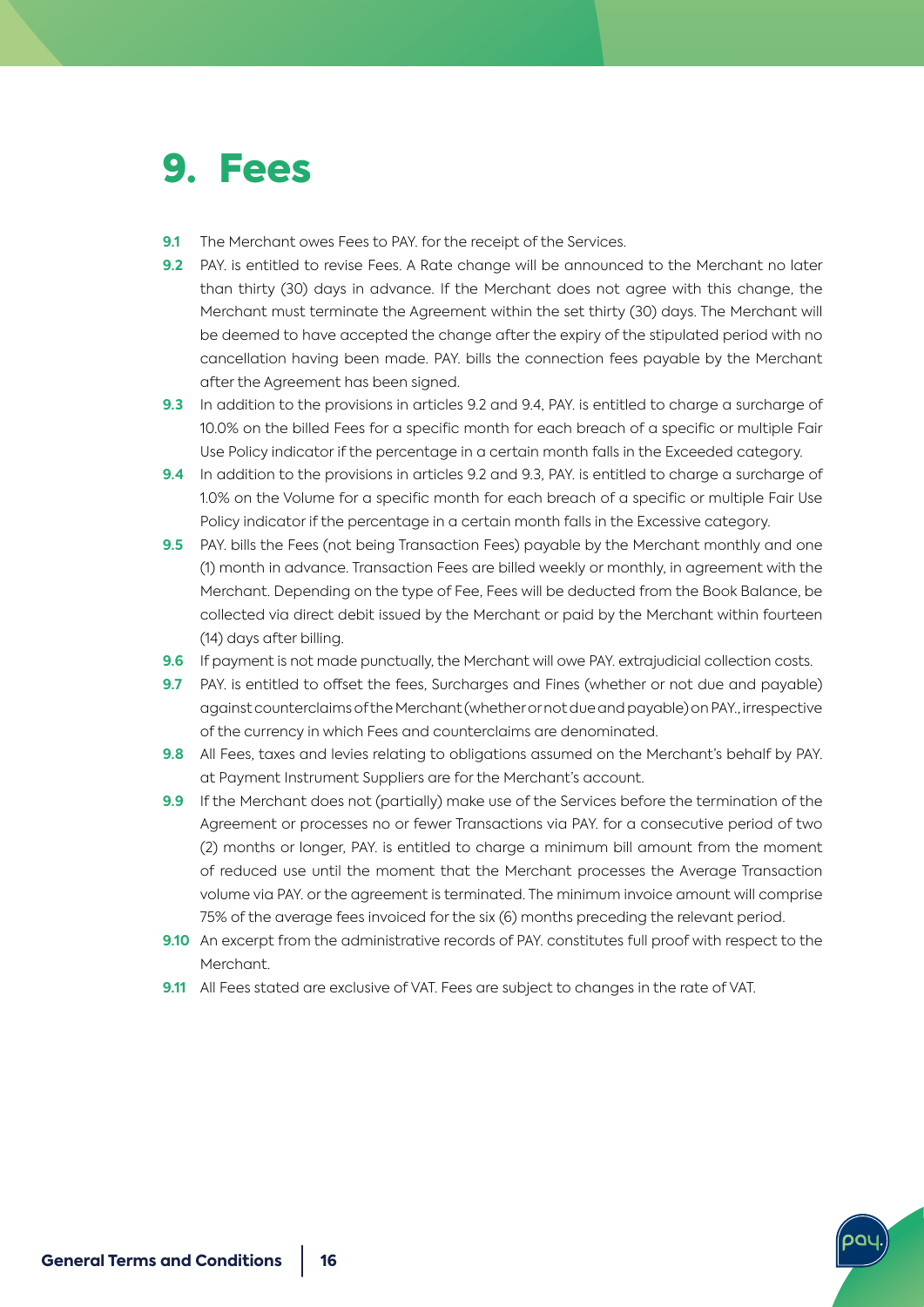## 10. Liability

- **10.1** The total liability of PAY. due to attributable shortcoming in the fulfilment of the Agreement is limited to compensation of the direct damage up to the amount of the stipulated Fees for the six (6) months prior to the incident causing the damage (excluding VAT), with a maximum of € 25,000 (in words: twenty-five thousand euros) for each damage incident. A series of incidents counts as one (1) incident. Under no circumstances will the total compensation for direct damage amount to more than € 75,000 (in words: seventy-five thousand euros) for each calendar year.
- **10.2** PAY.'s total liability with regard to the payment terminal(s) it supplies, due to an attributable shortcoming in the fulfilment of the obligations in accordance with clause 13 or due to any other reason, including any guarantee obligation, is limited to compensation for direct damage up to the amount of the price stipulated for the respective payment terminal(s).
- **10.3** Liability of PAY. for indirect damage, consequential loss, lost profit, missed savings, reduced goodwill, damage due to business stagnation, loss of data on whatever grounds, is excluded.
- **10.4** Under no circumstances is PAY. liable if the Merchant fails to fulfil obligations, including obligations with respect to Payment Instrument Suppliers.
- **10.5** Every claim against PAY. will expire after a period of six (6) months has elapsed after the damage-causing incident became known to the Merchant, unless PAY.. acknowledges the claim in writing.

## 11. Confidentiality and privacy

- **11.1** PAY. undertakes to maintain the confidentiality of all information concerning the Transactions processed for the Merchant and all information that can reasonably be assumed to be confidential, unless and to the extent that they are unable to do so on account of a legal duty of disclosure.
- **11.2** The Merchant undertakes to maintain the confidentiality of all information concerning the Transactions processed for the Merchant including, but not limited to, card details and account details, and all information that can reasonably be assumed to be confidential, unless and to the extent that they are unable to do so on account of a legal duty of disclosure. The Merchant will immediately inform PAY. if (there is a suspicion that) a security breach has occurred with regard to Transaction data.
- **11.3** The Merchant undertakes to maintain secrecy with regard to technology, including but not limited to the transaction gateway, the available features and the fees at which it offers its services. If the Merchant shares a price proposal or special rates with third parties, PAY. is permitted to charge its standard rates retrospectively (for a maximum period of twelve (12) months) on the basis of subsequent calculation.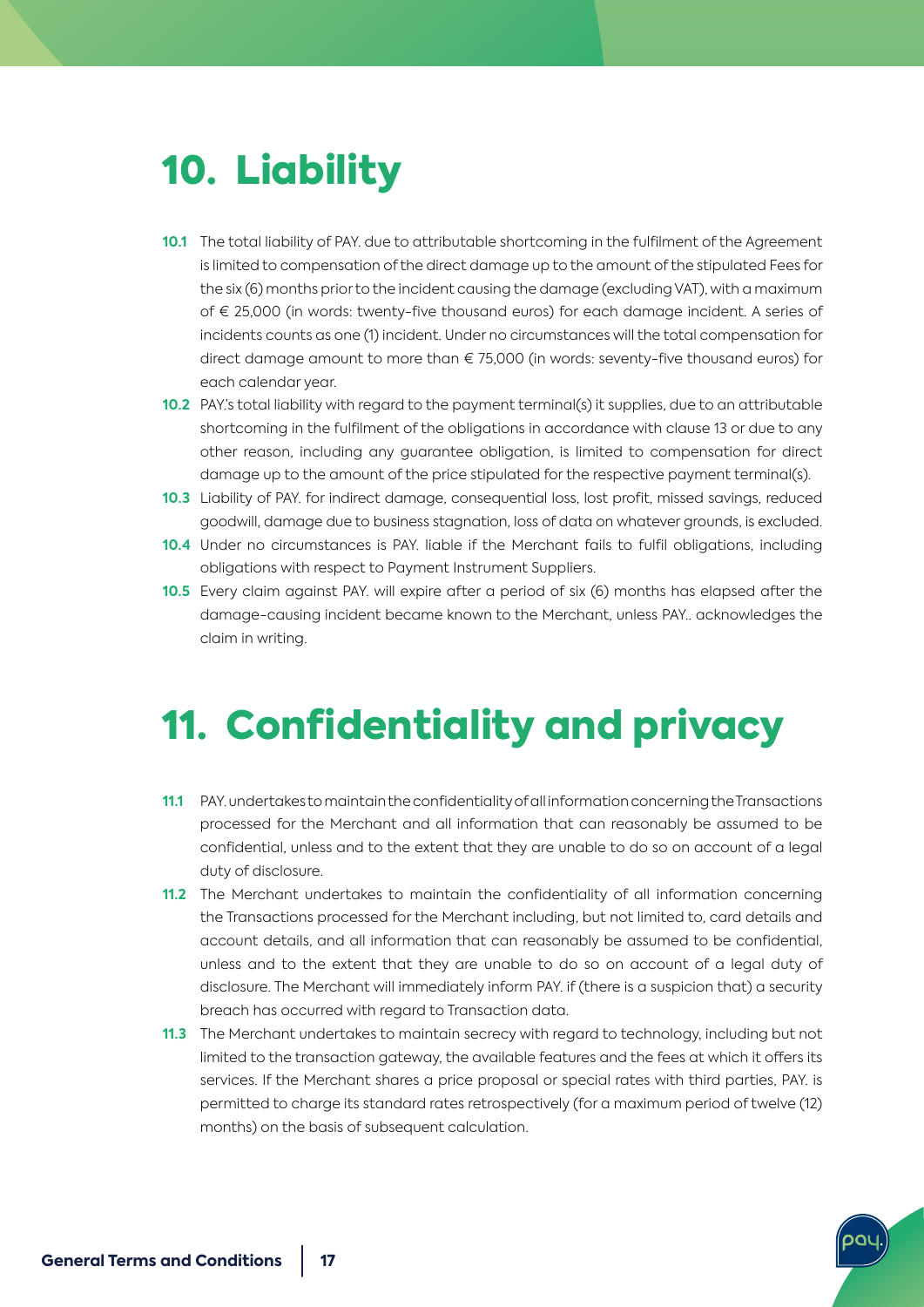- 11.4 PAY. will process the personal data of Buyers in the course of performance of Services. PAY. shall do this in the capacity of a Data Controller in the sense of the General Data Protection Regulation (GDPR), and shall ensure that the data will be processed exclusively in accordance with the requirements stipulated in the GDPR. The Merchant may provide a processing agreement in accordance with the provisions of Article 28 GDPR only in so far as the performance of Services requires PAY. to act as a Processor, and PAY. will return this after approval. .Each party will take appropriate technical and organisational (security) measures to protect the personal data against loss or any form of unlawful processing, in accordance with the GDPR (or any other legislation applicable to the Merchant).
- **11.5** The Merchant undertakes to pass on the confidentiality obligation to its employees or third parties (in the case of outsourced activities) which have access to the Payment Platform and / or the Transaction Details. The Merchant will do everything reasonably possible to effect compliance with this.

## 12. Intellectual property

- **12.1** All intellectual property rights and all similar rights to all Services, the Payment Platform, the related products and information are vested in PAY. or its licensors.
- **12.2** Subject to the conditions stipulated in the Agreement, PAY. grants the Merchant the nonexclusive, non-transferable licence to use the software made available to the extent necessary for the agreed use of the Payment Platform. Sub-licences are not permitted.
- **12.3** In the event that the Agreement is terminated by PAY. or the Merchant, by mutual agreement or otherwise, the Merchant is obliged to remove all Services and applications of PAY. from its servers within twenty-four (24) hours of the end of the Agreement.
- **12.4** The Merchant shall immediately inform PAY. of any claims by third parties that the use of the Services, the Payment Platform or other material made available by PAY. (allegedly) infringes the proprietary rights of the third party. PAY. will, at its own discretion and cost, ensure continuation of (the relevant parts of) the Services; replace or modify the infringing parts of the Services or - if the foregoing is not reasonable and commercially feasible according to PAY. - terminate this Agreement. PAY. will indemnify the Merchant for any damage resulting from such claims, subject to the Merchants obligation to assist PAY. wherever possible and to refrain from any actions that may damage PAY.'s position and take all actions to prevent the damage (as far as possible).

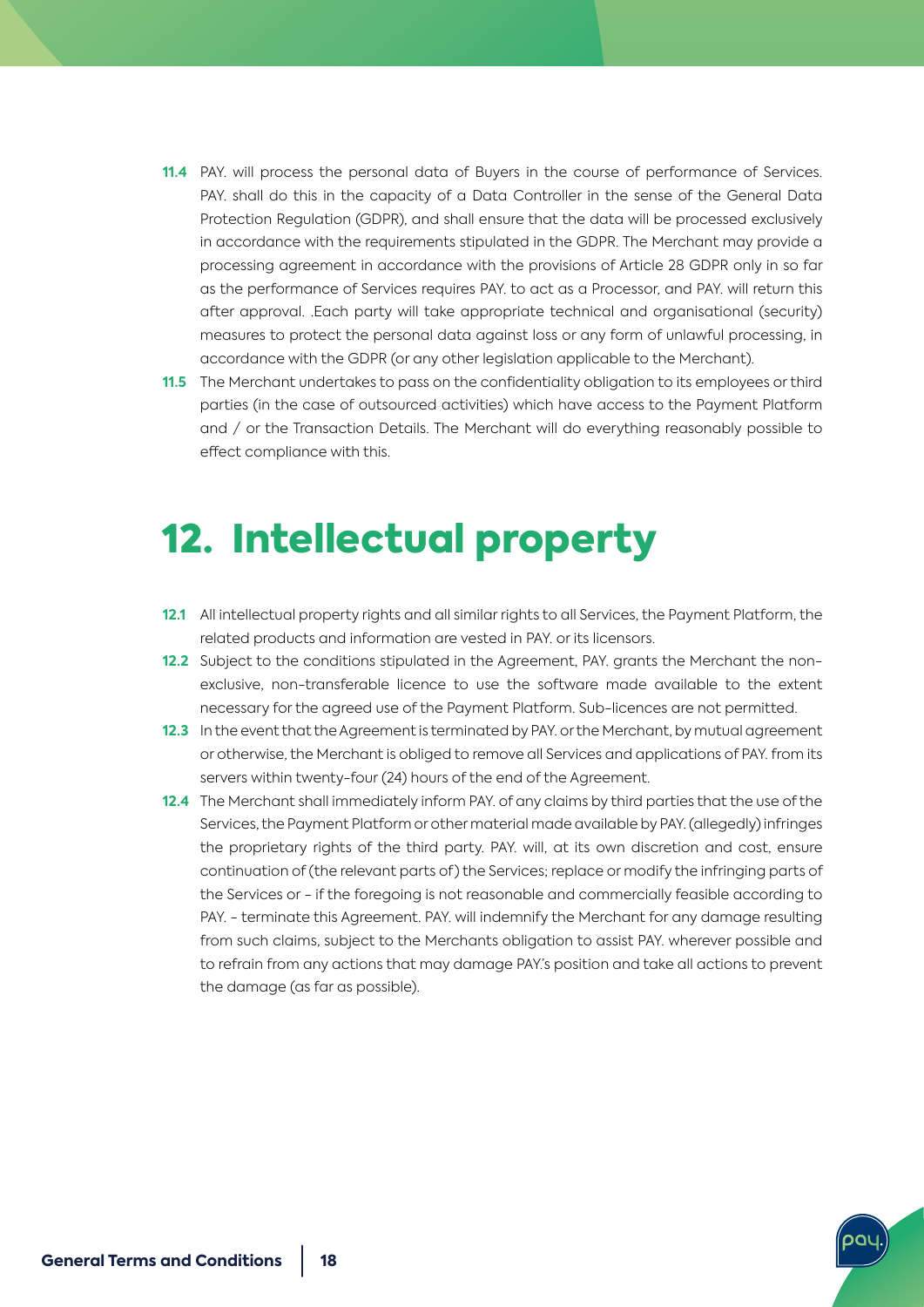#### 13. Payment terminals

- **13.1** If the Merchant rents, leases or buys payment terminals via PAY., this clause 13 applies. Payment terminals delivered to the Merchant remain the property of PAY. or its suppliers, or in the case of purchase, until all relevant amounts owed by the Merchant are fully paid. The Merchant is obliged to store the payment terminals with due care as long as the ownership has not yet been transferred or in the case of rent and lease. With due observance of the following provisions, PAY. guarantees the soundness of the payment terminals it supplies. With regard to payment terminals that PAY, receives from a third party, PAY's guarantee does not extend beyond the guarantee provided to PAY. by this third party. PAY. will do everything or provide any cooperation that can be required from PAY..
- **13.2** The Merchant will perform an update within five (5) working days after the announcement of a software update for the relevant terminal.
- **13.3** The Merchant will execute orders to perform certain actions for the correct functioning of the terminal as quickly as possible.
- **13.4** When executing the Agreement the Merchant may not use payment terminals that have not been approved by PAY. pursuant to the Agreement and that have not been certified by the Dutch Payments Association, or in respect of which the associated (security) certificate has been expired. PAY. will, if desired, inform the Merchant about suitable types of Payment Terminals and the accompanying specifications, including the expected lifespan of these Payment Terminals.
- **13.5** Lease/Purchase. The Merchant is obliged to check the payment terminals provided immediately after delivery. Complaints regarding externally observable defects must be made in writing within two (2) days after delivery. With regard to defects or shortcomings, which are not observable upon delivery and concerning the quality of payment terminals delivered, a guarantee period of twelve (12) months after the delivery date applies, in which the payment terminals will be repaired or replaced free of charge by PAY.. The Merchant is obliged to return the payment terminal(s) within five (5) days after discovery of the defect and to make written notification thereof to PAY., under penalty of the expiration of the guarantee and Merchant's responsibility for the costs of the replacement payment terminal(s). After the report, PAY. will send a replacement payment terminal (by regular mail) or, if desired and indicated, make it available for collection by Merchant within two (2) hours after the report. After the aforementioned guarantee period, all claims regarding defects against PAY. will lapse. PAY. will not be liable for repairing damage caused by the Merchant's actions and this is therefore excluded in any form whatsoever. The guarantee claim also expires if the Merchant himself (a) changes or repairs the delivered terminal without the prior written permission of PAY., the delivered terminal is used for purposes other than the normal (business) purposes, the terminal delivered is handled, used or maintained in an improper manner, the defects are the result of faulty materials, made available by the Merchant, the defects are caused by an external force, weather, wear and tear, chemical or electronic influences, or other causes beyond the control of PAY..

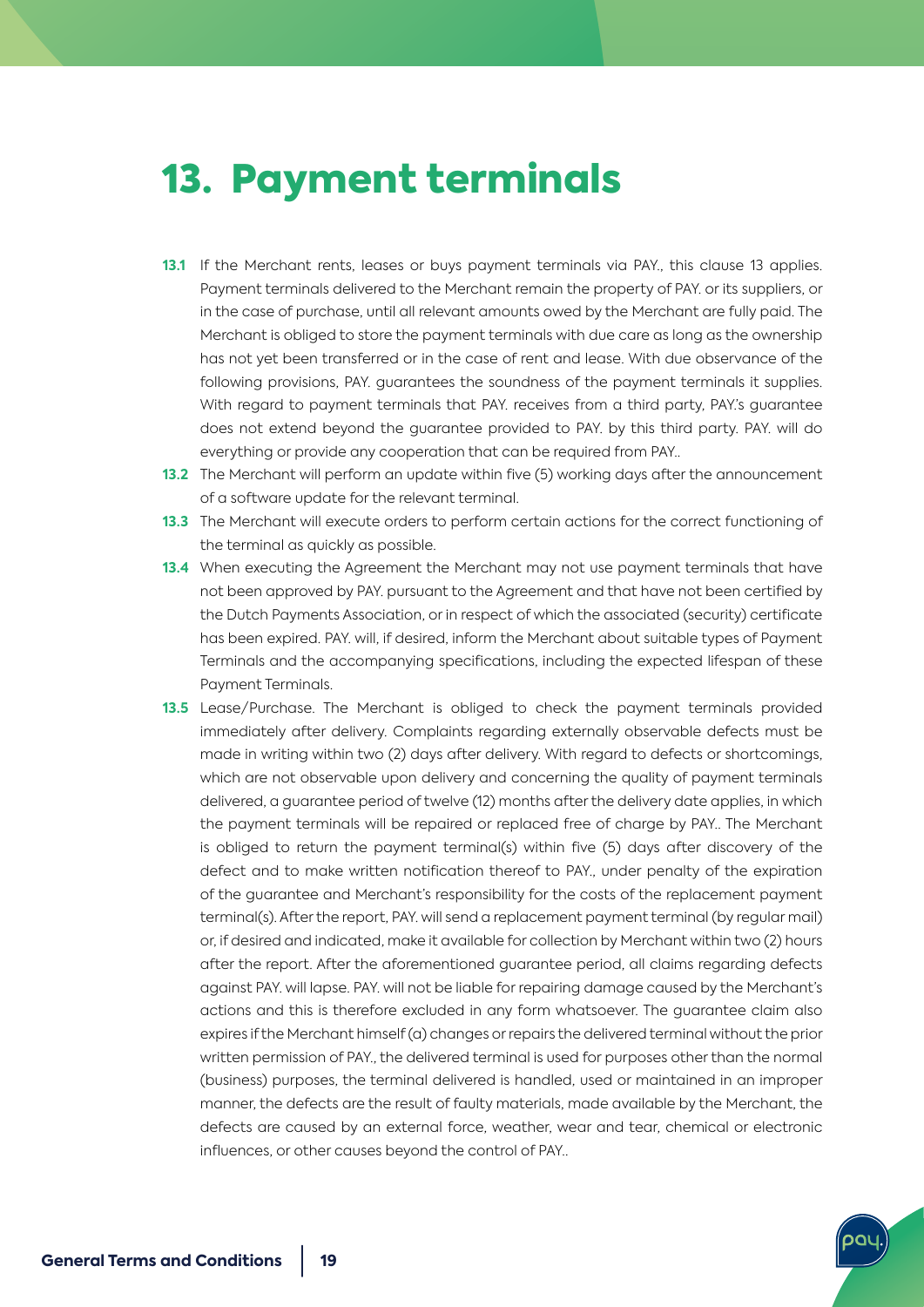- **13.6** Lease. The Merchant is obliged to check the payment terminals provided immediately after delivery. In respect of defects or shortcomings, PAY. will repair or replace the payment terminal(s) free of charge. PAY. will provide reserve payment terminals depending on the number of payment terminals to be hired by the Merchant. If these are used while the rented payment terminal shows no defects, PAY. will charge for the reserve payment terminal. The Merchant is obliged to return the payment terminal(s) within five (5) days after discovery of the defect and to make written notification thereof to PAY.. The Merchant has no right to sell, rent, license or transfer the payment terminal to third parties or to allow use of the payment terminal by a third party. Neither does the Merchant have the right to change the software or hardware of the payment terminal in any way for use for any purpose other than to perform Transactions.
- **13.7** After receipt of the fault report, PAY. will send a replacement payment terminal (by regular mail) within one (1) working day or, if desired and indicated, make it available for collection by the Merchant during office hours within four (4) hours of the notification (Swap & Replace).
- **13.8** When renting 2 terminals or more the Merchant is entitled to a direct delivery of 1 or more free reserve terminals. These terminals will be delivered sealed, if the seal is broken while no fault message has been received, this terminal will be invoiced on the basis of subsequent calculation.

| Number of<br>terminals leased | <b>Additional delivery</b> | <b>Total</b> |
|-------------------------------|----------------------------|--------------|
| 1 terminal                    | none                       | 1 terminal   |
| 2 terminals                   | 1 terminal                 | 3 terminals  |
| 3 terminals                   | 1 terminal                 | 4 terminals  |
| 4+ terminals                  | 2 terminals                | 6+ terminals |

- **13.9** PAY. does not guarantee the usability of the payment terminal(s) it supplies if it is / will be combined with software / hardware not provided by PAY..
- **13.10** If the terminal software and / or the security certificates have expired, the Merchant must make the terminals available to PAY. immediately.
- **13.11** The risk of loss, theft or damage to the Products that are hired or leased by the Merchant will pass to the Merchant at the time when they are placed in the actual possession of the Merchant or an agent of the Merchant. The Merchant declares that he has taken out adequate insurance against these risks.
- **13.12** The Merchant is obliged to strictly follow the PAY. instructions for setting up the payment terminals. These instructions are part of the Regulations of which the Merchant declares to have taken note before the first use of service(s) in accordance with the Agreement and has declared its agreement with these.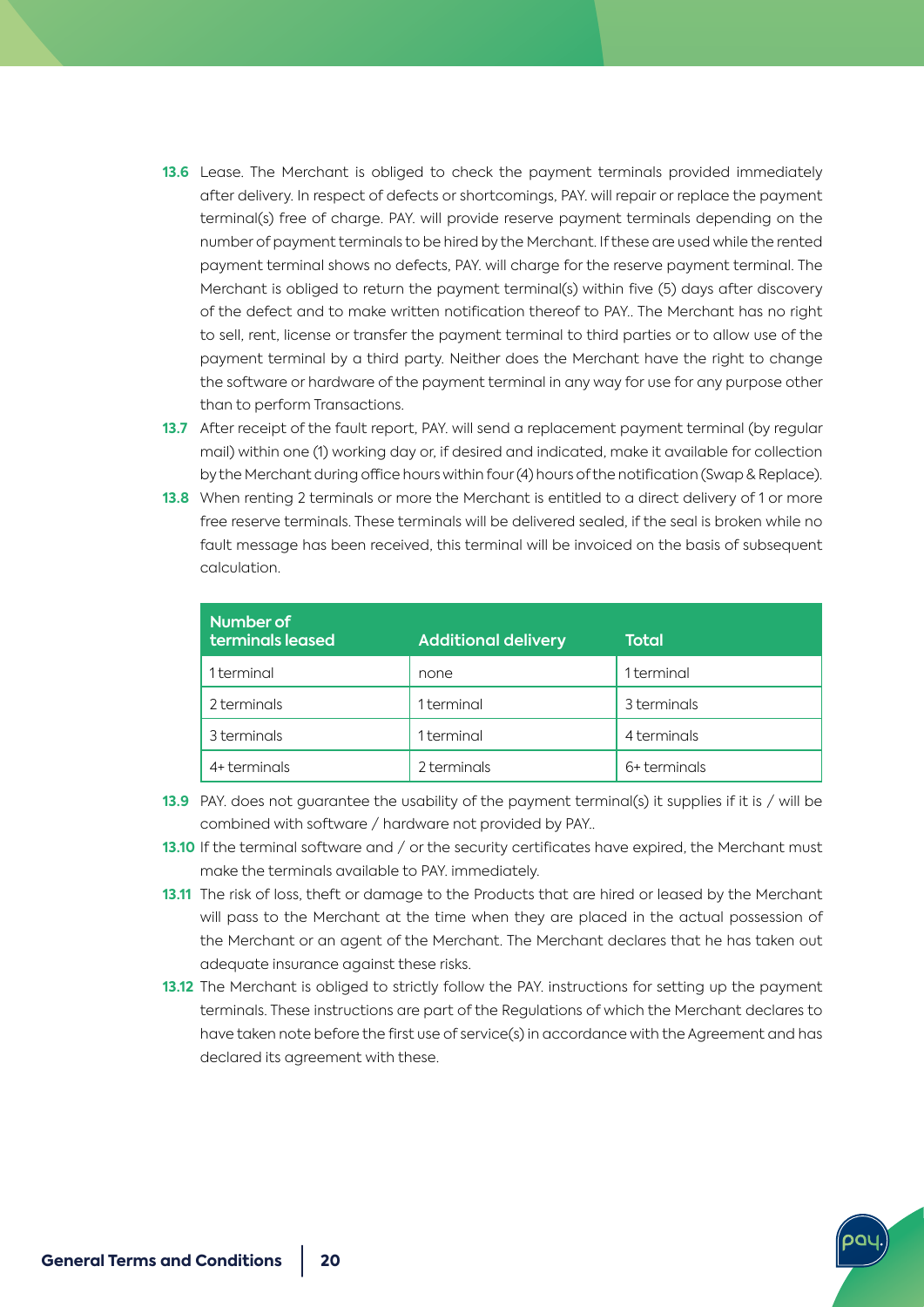## 14. Final provisions

- **14.1** If a provision or part of a provision of the Agreement is null and void or voidable, this will not result in the nullity or voidability of the entire Agreement. If any provision of this Agreement is void or declared null and void, PAY. will draw up new provisions to replace the null and void or nullified provisions, whereby the purpose and intent of the null and void or nullified provisions will be taken into account as far as possible.
- **14.2** The Agreement is governed by the laws of the Netherlands.
- **14.3** All disputes that may arise further to the Agreement must be submitted to the court in Almelo.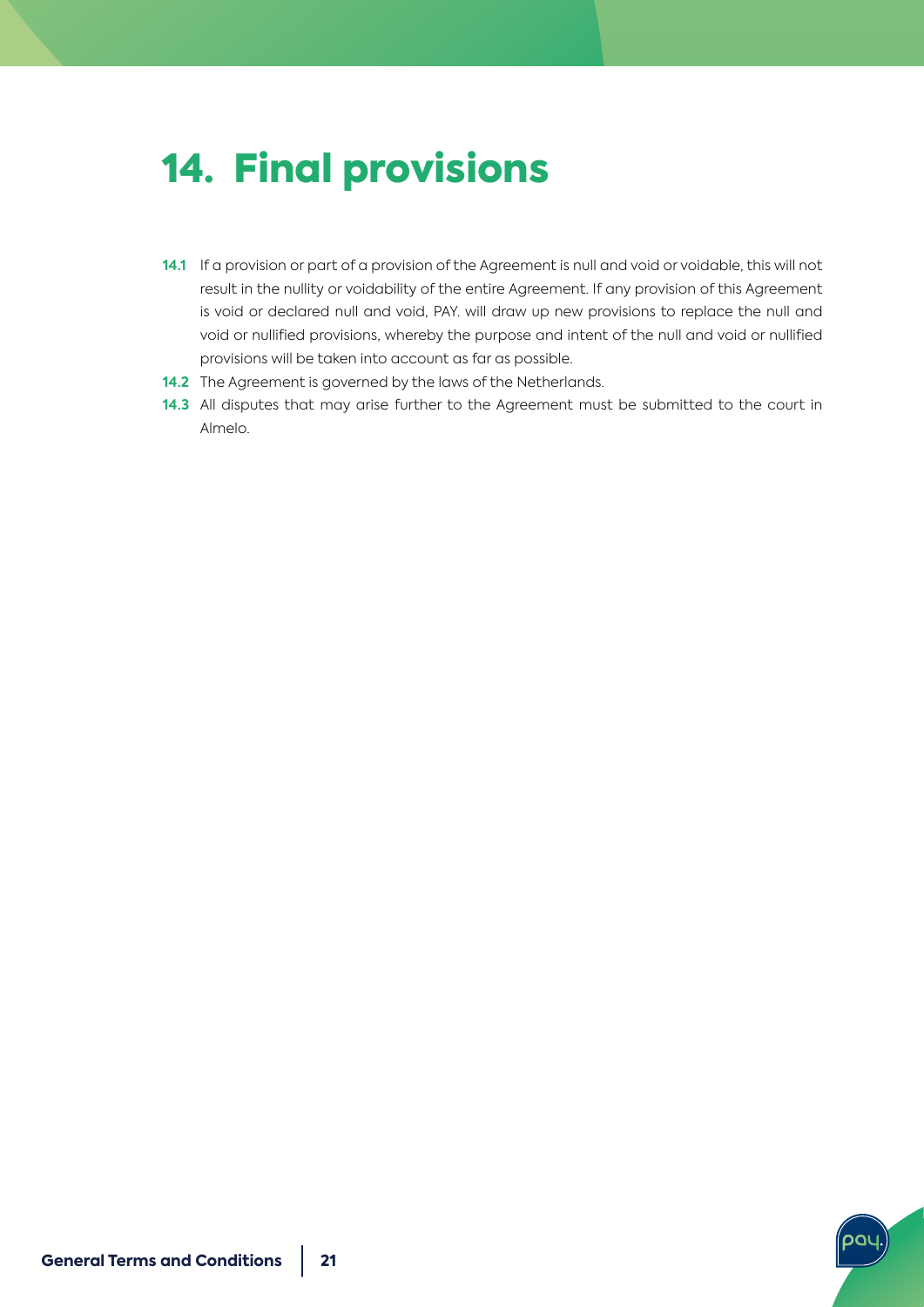# Annex: Acquirers credit card

#### **PAY. uses the following acquirers to process credit card transactions:**

| <b>Name</b>                                  | <b>Address</b>                                                                 | <b>Commercial register</b>     |
|----------------------------------------------|--------------------------------------------------------------------------------|--------------------------------|
| <b>BS Payone GmbH</b>                        | Lyoner Staße 9 D-<br>60528 Frankfurt am Main<br>Germany                        | Frankfurt/Main:<br>HRB 28 985  |
| Payvision B.V.                               | Molenpad 2<br>1016 GM Amsterdam<br>The Netherlands                             | Amsterdam:<br>37078111         |
| American Express Payment<br>Services Limited | <b>Belgrave House</b><br>76 Buckingham Palace Road<br>Londen SW1W 9AX, England | England and Wales:<br>06301718 |

pa